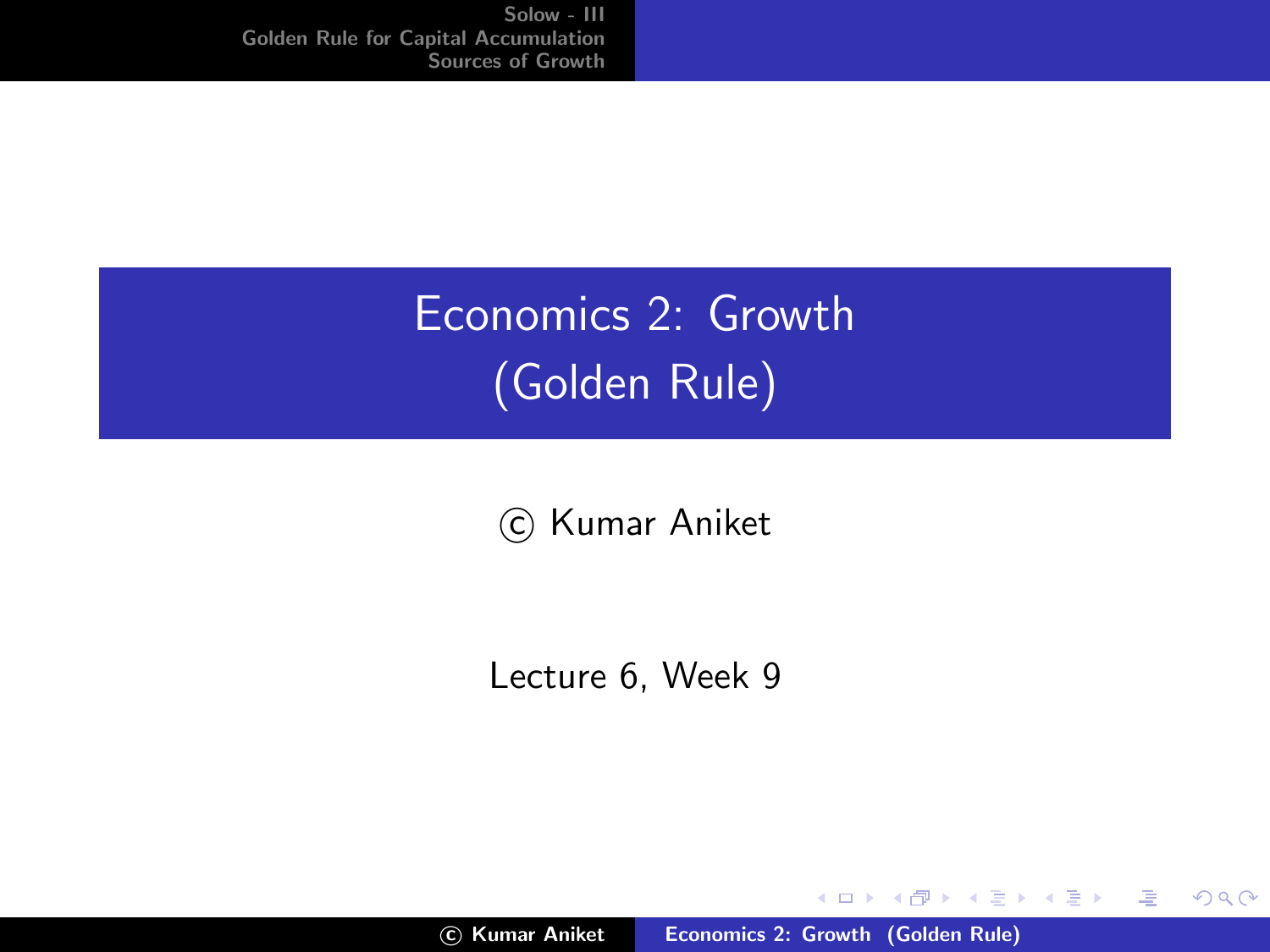## Effective Units of Labour

- AL: effective units of labour
- $\delta \delta \tilde{k}_t = \frac{K}{AL}$ : capital stock per effective unit of labour
- $\circ \ \ \tilde{y_t} = \frac{Y}{AL}$ : output per effective unit of labour

a mills.

す (伊) ト す (白) ト す (白) トー

<span id="page-1-0"></span>哇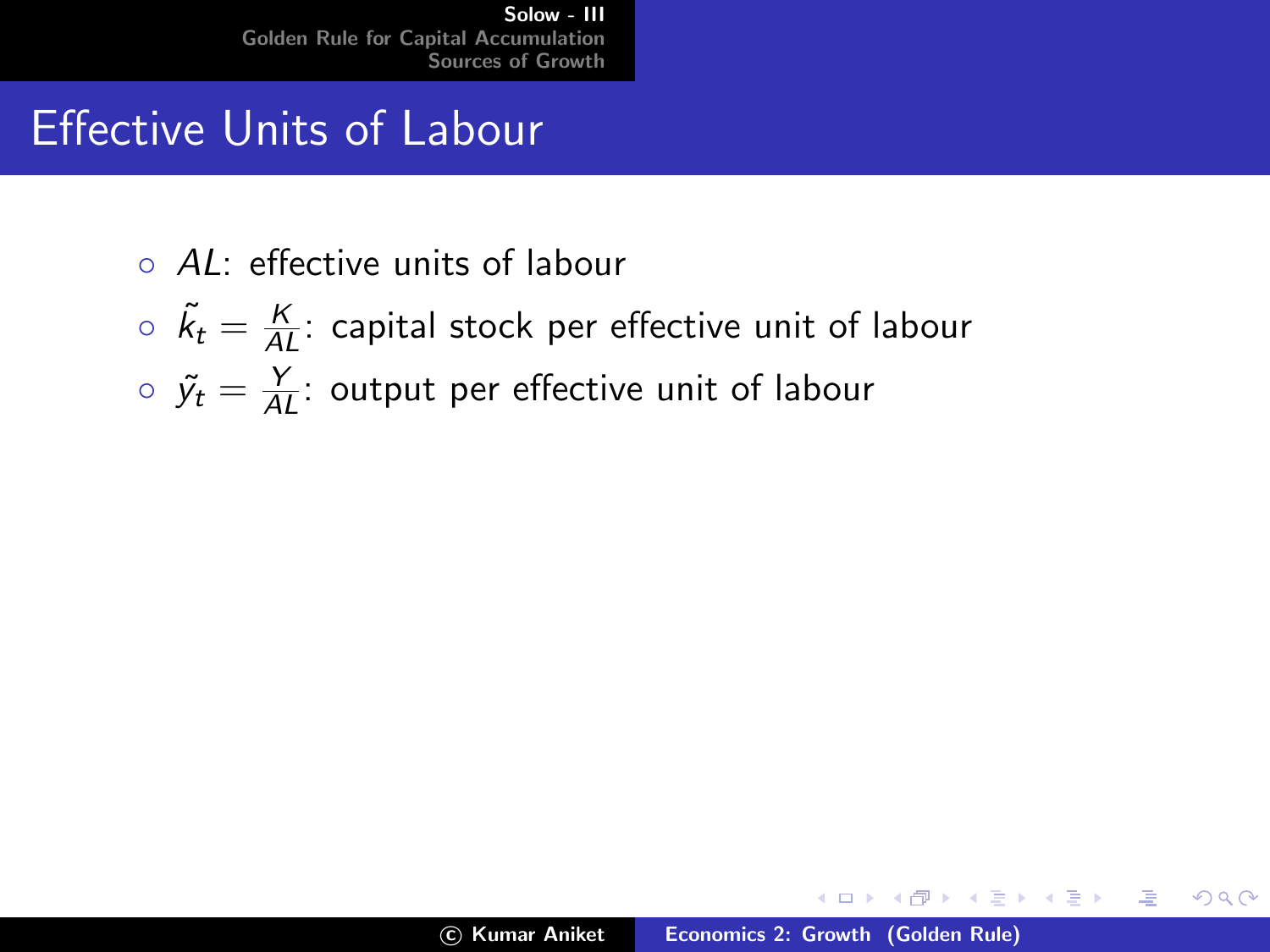# Effective Units of Labour

- AL: effective units of labour
- $\delta \delta \tilde{k}_t = \frac{K}{AL}$ : capital stock per effective unit of labour
- $\circ \ \ \tilde{y_t} = \frac{Y}{AL}$ : output per effective unit of labour
- Fundamental Equation III

$$
\frac{\Delta \tilde{k}_t}{\tilde{k}_t} = s \frac{\tilde{y}_t}{\tilde{k}_t} - (\delta + n + g)
$$

In convergence dynamics, saving does not exactly offset the reduction in  $\tilde{k_t}$  attributable to depreciation, population growth and technological progress.

 $\circ$  Growth rate of  $\tilde{k_t}$  (and  $\tilde{y_t}$ ) determined by  $s, \delta, n$  and  $g.$ 

御き メミメ メミメ

 $\Omega$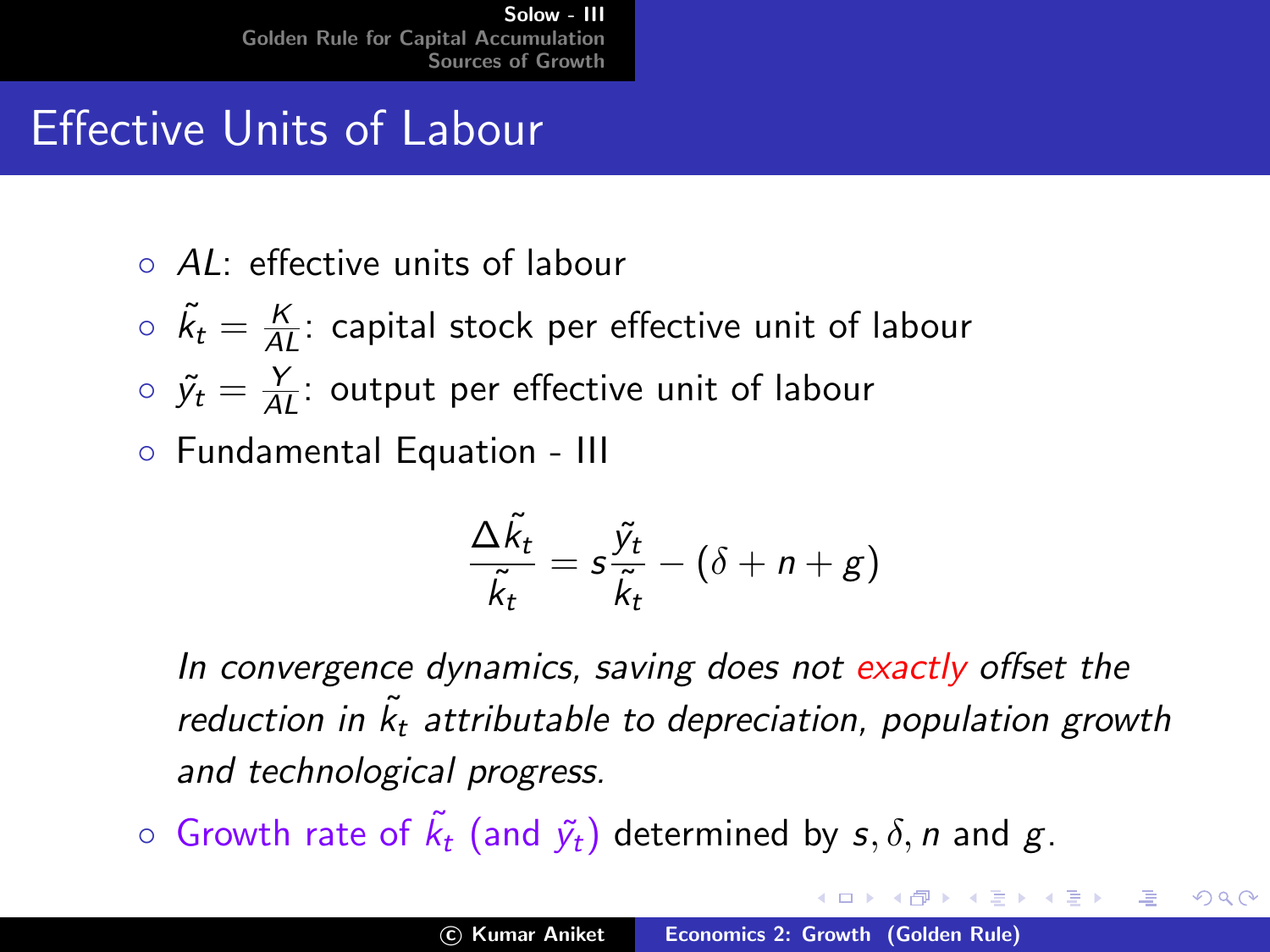# Steady State

◦ Steady State

$$
\frac{\tilde{y}_t}{\tilde{k}_t} = \frac{\delta + n + g}{s}
$$

In steady state, saving sf $(\tilde{k}_t)$  exactly offsets the reduction in  $\tilde{k_t}$  attributable to depreciation, population growth and technological progress.

 $\circ\,$  Level of  $\tilde{k_t}$  (and  $\tilde{y_t})$  determined by  $s,\delta,n$  and  $g$ 

∢ 重 ≯

へのへ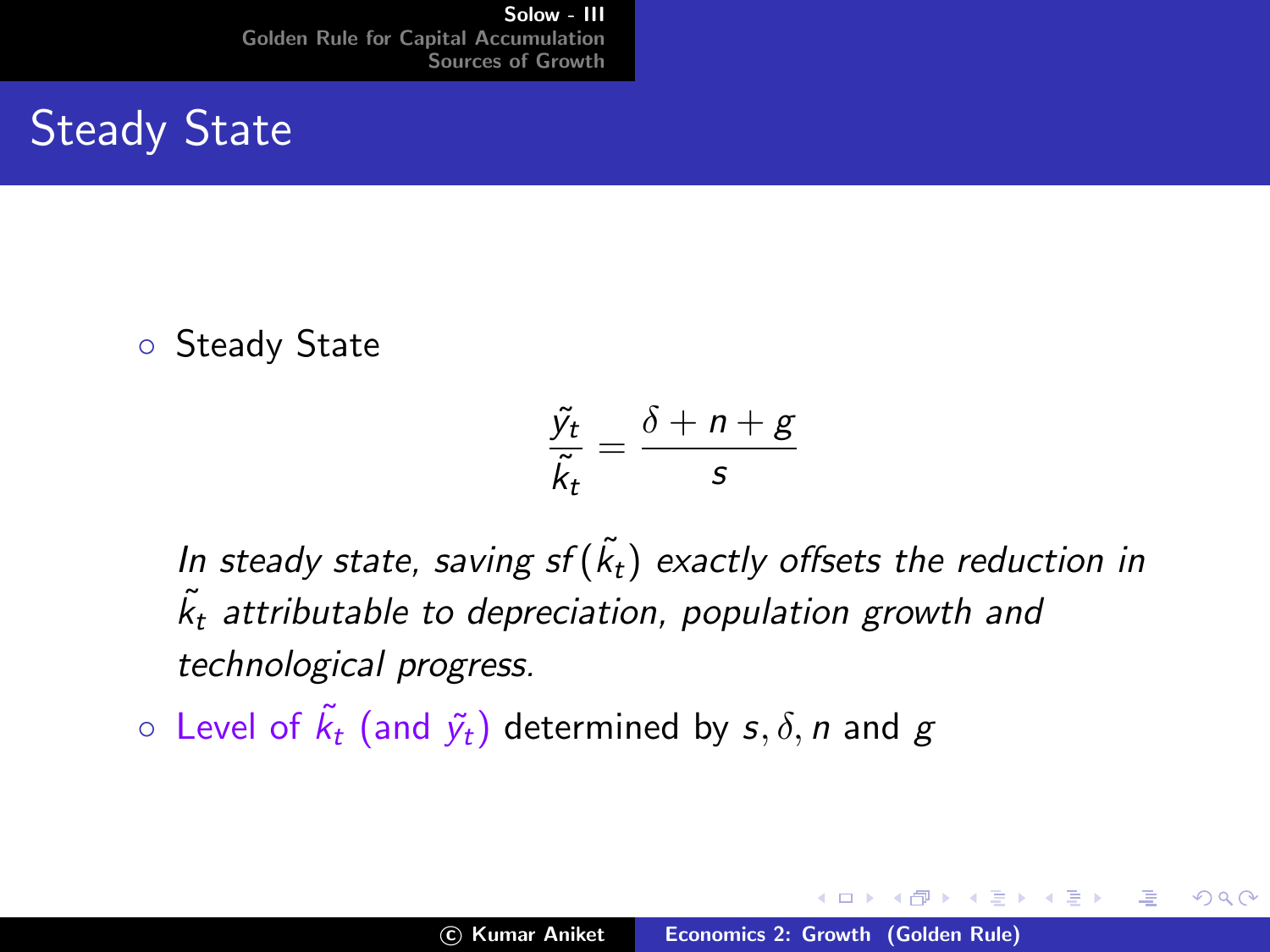# Growth: Steady State vs Convergence Dynamics

$$
\frac{\Delta \tilde{k}_t}{\tilde{k}_t} = s \frac{\tilde{y}_t}{\tilde{k}_t} - (\delta + n + g) \qquad \text{(Convergence dynamics)}
$$
  

$$
\frac{\Delta \tilde{k}_t}{\tilde{k}_t} = s \frac{\tilde{y}_t}{\tilde{k}_t} - (\delta + n + g) = 0 \qquad \text{(Steady State)}
$$

a mills.

す (伊) ト す (白) ト す (白) トー

哇

 $299$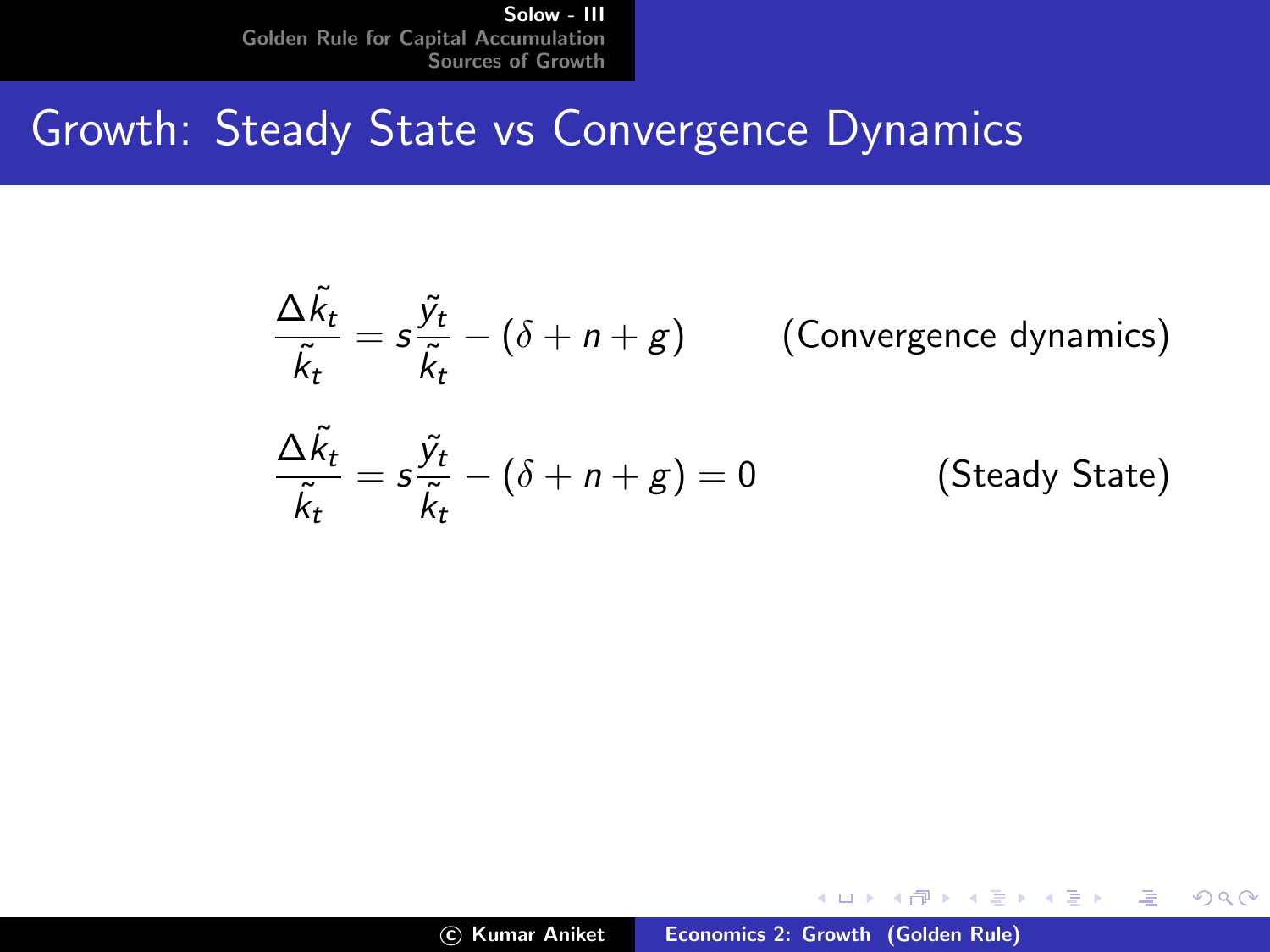# Growth: Steady State vs Convergence Dynamics

$$
\frac{\Delta \tilde{k}_t}{\tilde{k}_t} = s \frac{\tilde{y}_t}{\tilde{k}_t} - (\delta + n + g) \qquad \text{(Convergence dynamics)}
$$
\n
$$
\frac{\Delta \tilde{k}_t}{\tilde{k}_t} = s \frac{\tilde{y}_t}{\tilde{k}_t} - (\delta + n + g) = 0 \qquad \text{(Steady State)}
$$
\n
$$
\frac{\Delta \tilde{k}_t}{\tilde{k}_t} = 0 \qquad \Rightarrow \tilde{k}_t \text{ does not grow}
$$

 $\leftarrow$   $\Box$ 

す (伊) ト す (白) ト す (白) トー

哇

 $299$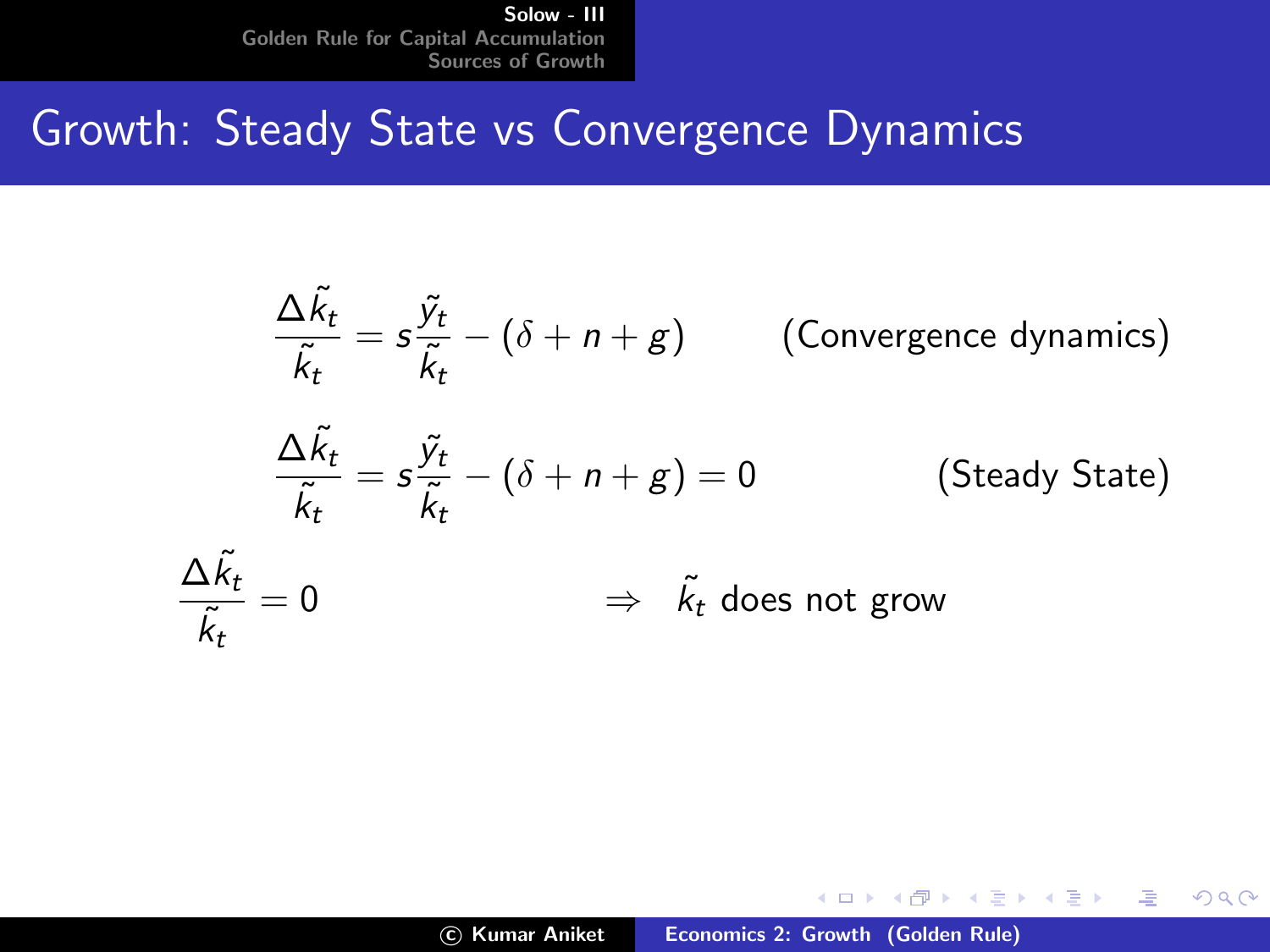# Growth: Steady State vs Convergence Dynamics

$$
\frac{\Delta \tilde{k}_t}{\tilde{k}_t} = s \frac{\tilde{y}_t}{\tilde{k}_t} - (\delta + n + g) \qquad \text{(Convergence dynamics)}
$$
\n
$$
\frac{\Delta \tilde{k}_t}{\tilde{k}_t} = s \frac{\tilde{y}_t}{\tilde{k}_t} - (\delta + n + g) = 0 \qquad \text{(Steady State)}
$$
\n
$$
\frac{\Delta \tilde{k}_t}{\tilde{k}_t} = 0 \qquad \Rightarrow \quad \tilde{k}_t \text{ does not grow}
$$
\n
$$
\frac{\Delta \tilde{k}_t}{\tilde{k}_t} = \frac{\Delta k}{k} - g = 0 \qquad \Rightarrow \quad k \text{ grows at the rate } g
$$
\n
$$
\frac{\Delta \tilde{y}_t}{\tilde{y}_t} = \frac{\Delta y}{y} - g = 0 \qquad \Rightarrow \quad y \text{ grows at } g
$$

 $\leftarrow$   $\Box$ 

メ御 ドメミ ドメミド

哇

 $299$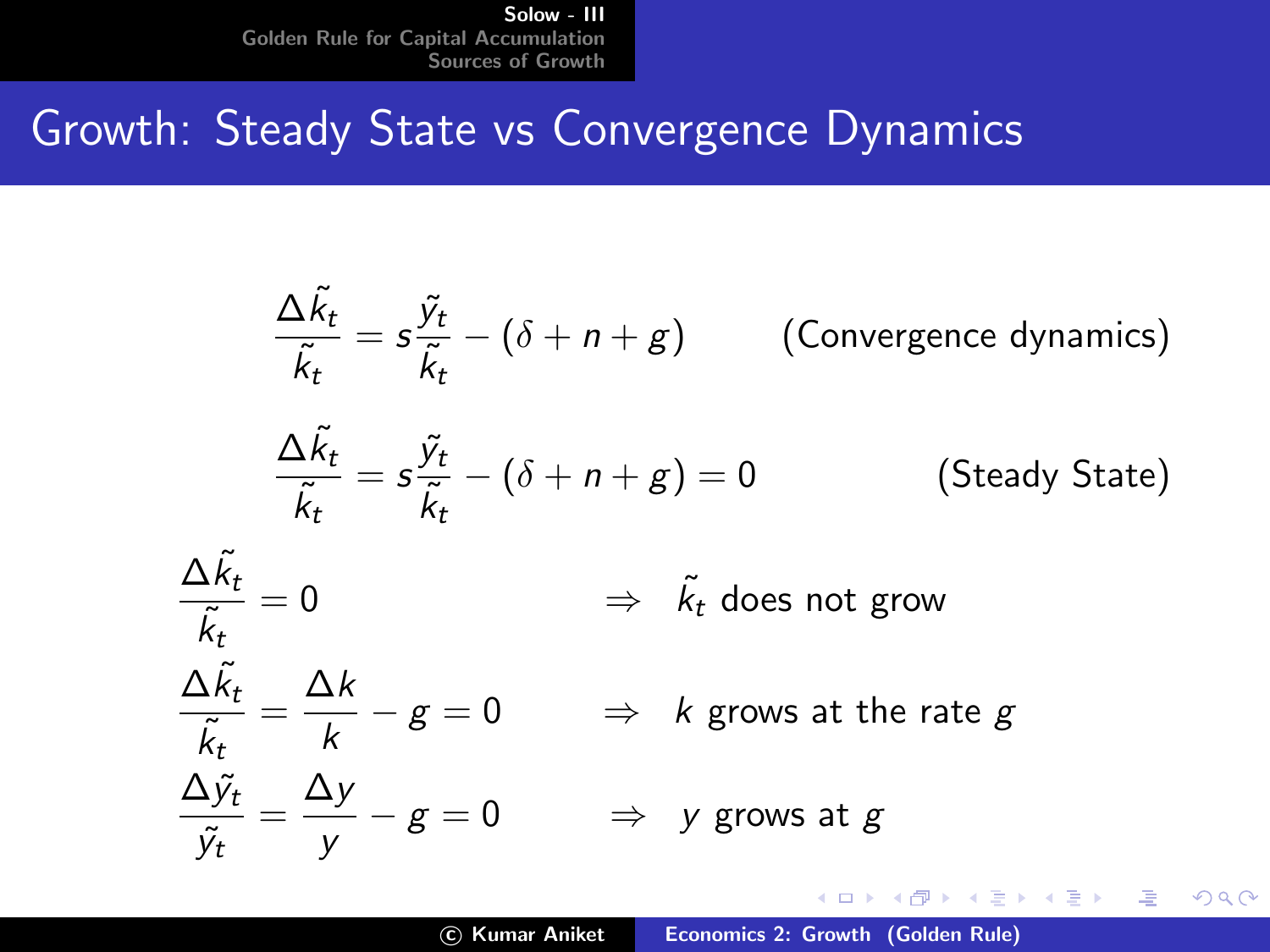[Social Welfare Maximization](#page-8-0) [Steady State](#page-14-0)

## Social Welfare Maximization

 $\tilde{k}^*$  determined by  $s, n, \delta$  and  $g$ .

$$
\frac{f(\tilde{k}^*)}{\tilde{k}^*} = \frac{(\delta + n + g)}{s}
$$

Any steady state (any  $\tilde{k}^*$ ) can be reached with the right combination of s, n,  $\delta$  and g

メロメ メ御き メミメ メミメー

<span id="page-7-0"></span>哇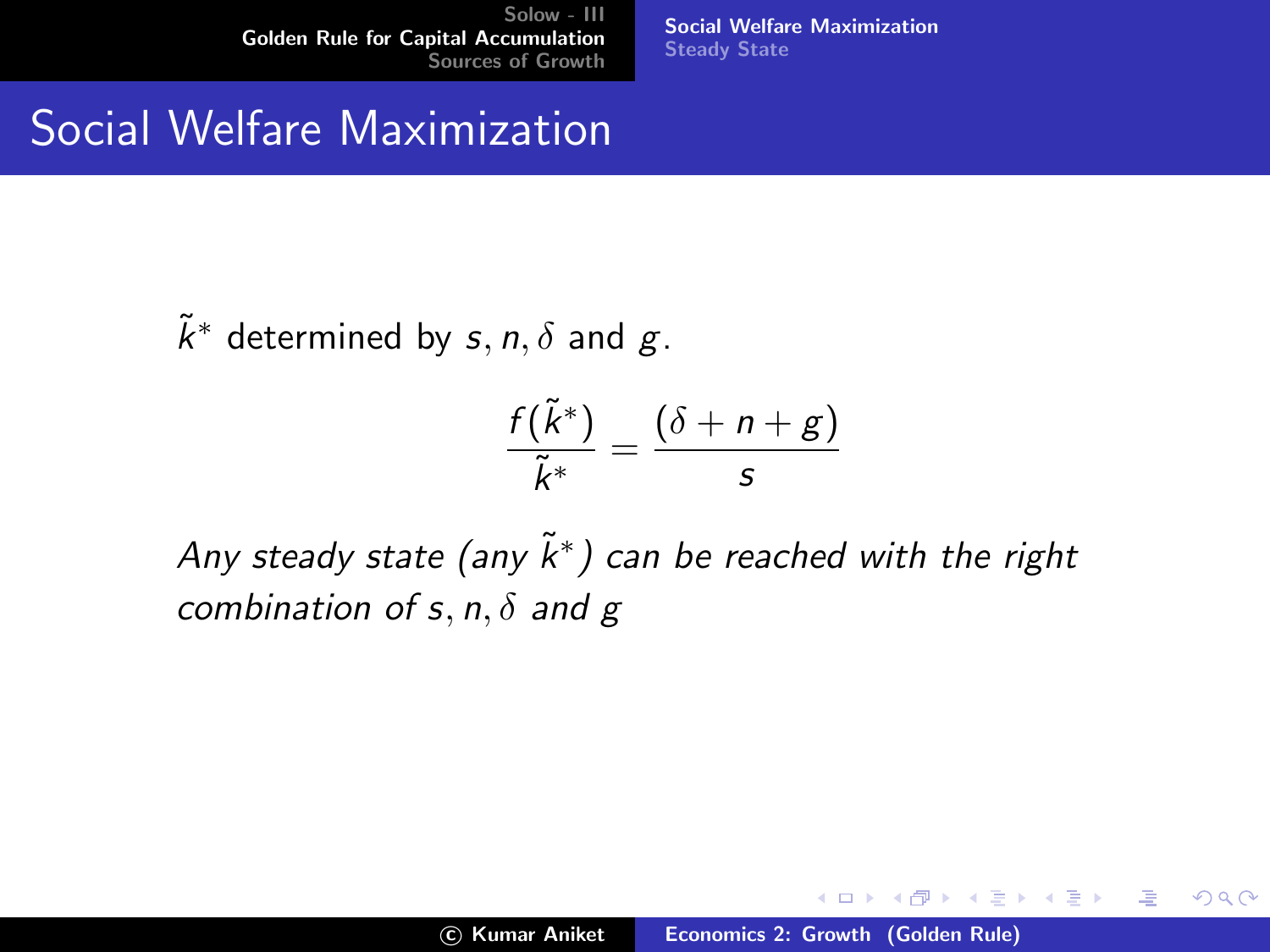[Social Welfare Maximization](#page-7-0) [Steady State](#page-14-0)

## Social Welfare Maximization

 $\tilde{k}^*$  determined by  $s, n, \delta$  and  $g$ .

$$
\frac{f(\tilde{k}^*)}{\tilde{k}^*} = \frac{(\delta + n + g)}{s}
$$

Any steady state (any  $\tilde{k}^*$ ) can be reached with the right combination of s, n,  $\delta$  and g

Which one is the best social welfare maximising steady state What social welfare maximization mean?

**K ロ ト K 倒 ト K 走 ト** 

<span id="page-8-0"></span>∢ 重う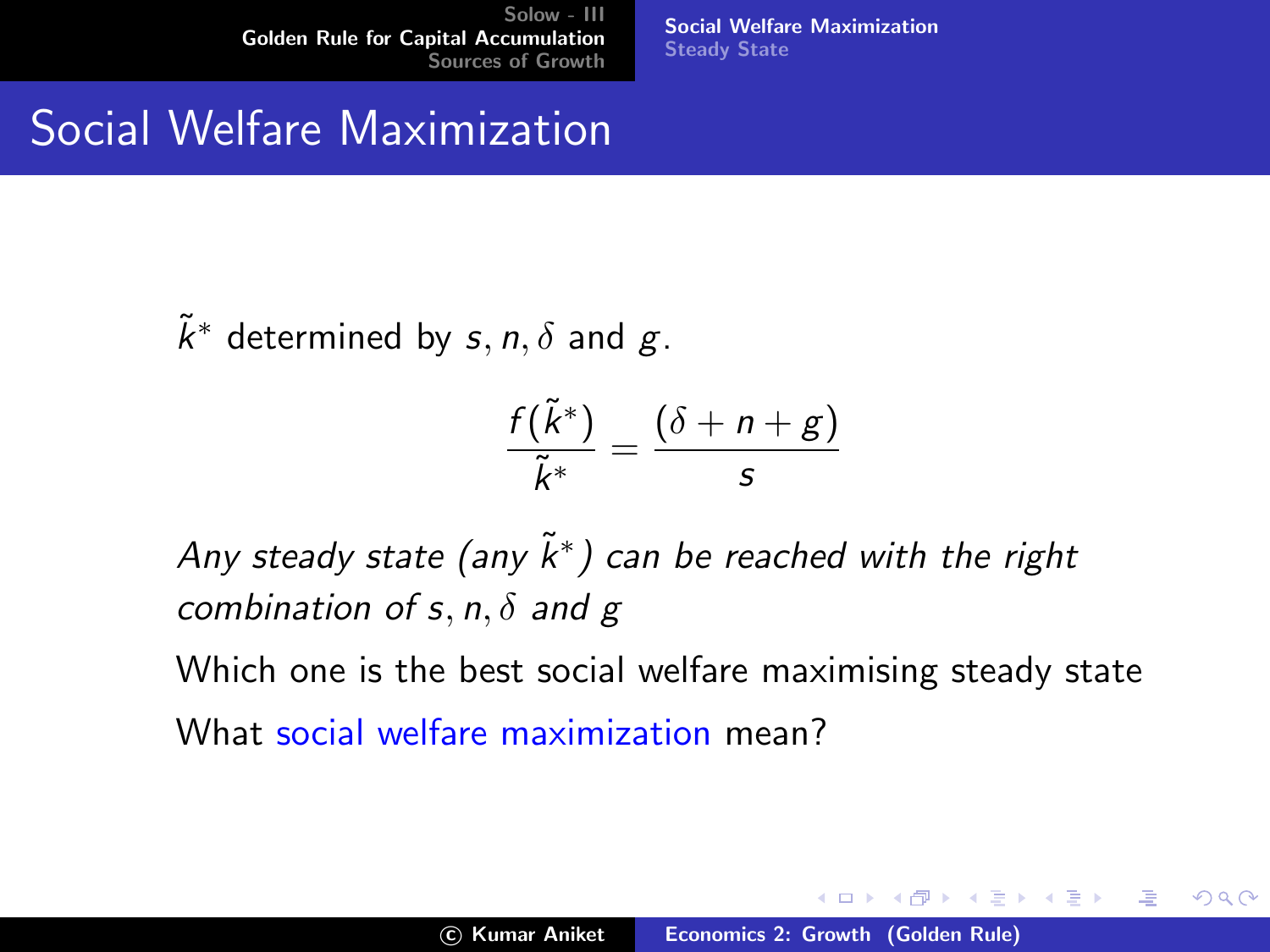[Social Welfare Maximization](#page-7-0) [Steady State](#page-14-0)

## Social Welfare Maximization

 $\triangleright$  Simple rule: Consider consumption per head in steady state

$$
\begin{aligned} \tilde{c}^*(\tilde{k}^*) &= \tilde{y}^* - s \cdot \tilde{y}^* \\ &= f(\tilde{k}^*) - s \cdot f(\tilde{k}^*) \end{aligned}
$$

 $\blacktriangleright$  Intertemporal choice:

a mills.

→ (御)→ → 君 → → 君 → →

哇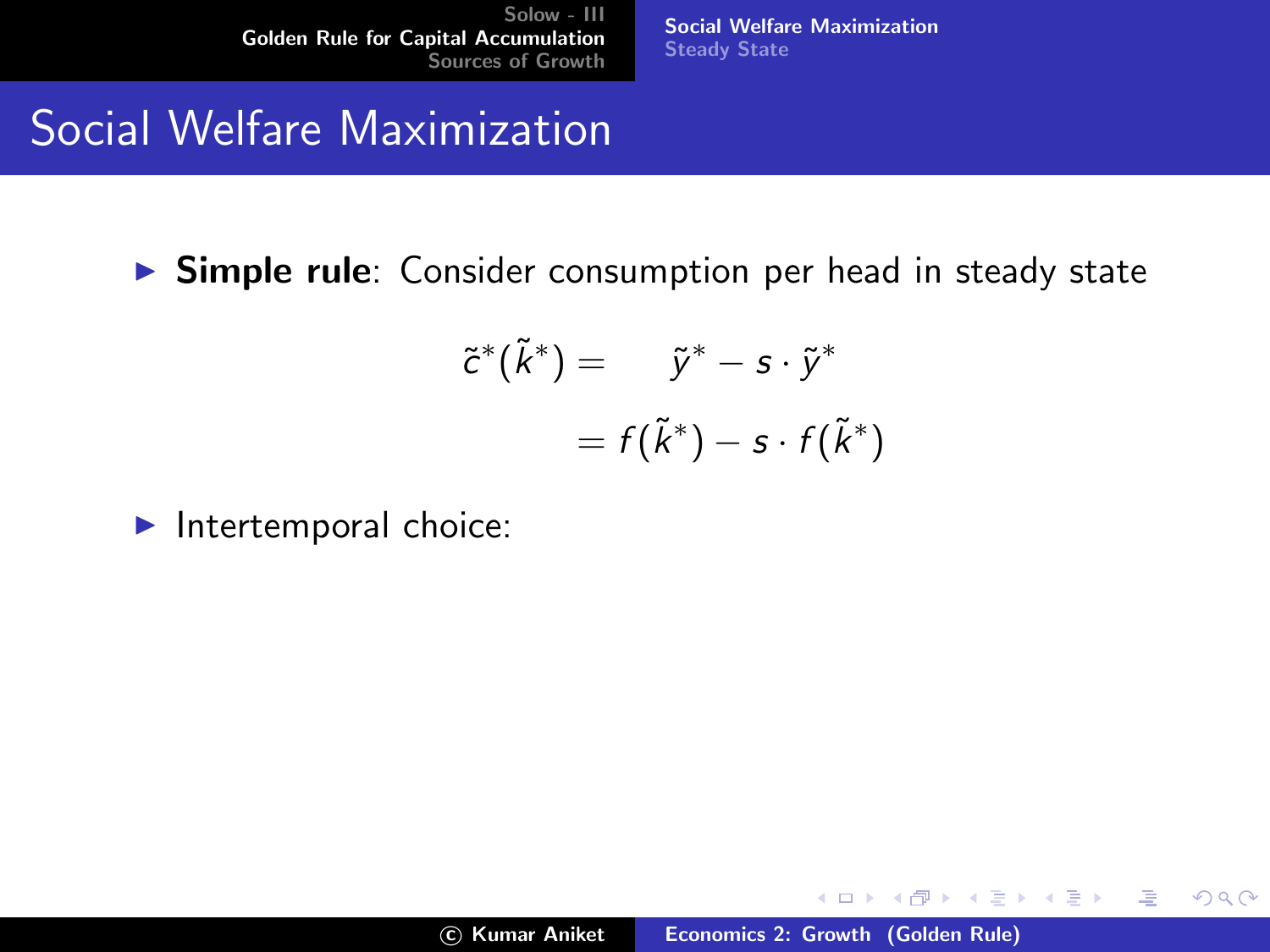[Social Welfare Maximization](#page-7-0) [Steady State](#page-14-0)

# Social Welfare Maximization

 $\triangleright$  Simple rule: Consider consumption per head in steady state

$$
\tilde{c}^*(\tilde{k}^*) = \tilde{y}^* - s \cdot \tilde{y}^*
$$

$$
= f(\tilde{k}^*) - s \cdot f(\tilde{k}^*)
$$

- $\blacktriangleright$  Intertemporal choice:
	- $\hookrightarrow$  Higher consumption
	- $\Rightarrow$  Lower saving and investment

 $4.17 \times$ 

 $\leftarrow$   $\leftarrow$   $\leftarrow$ 

ス 重っ

メ 店 ト

哇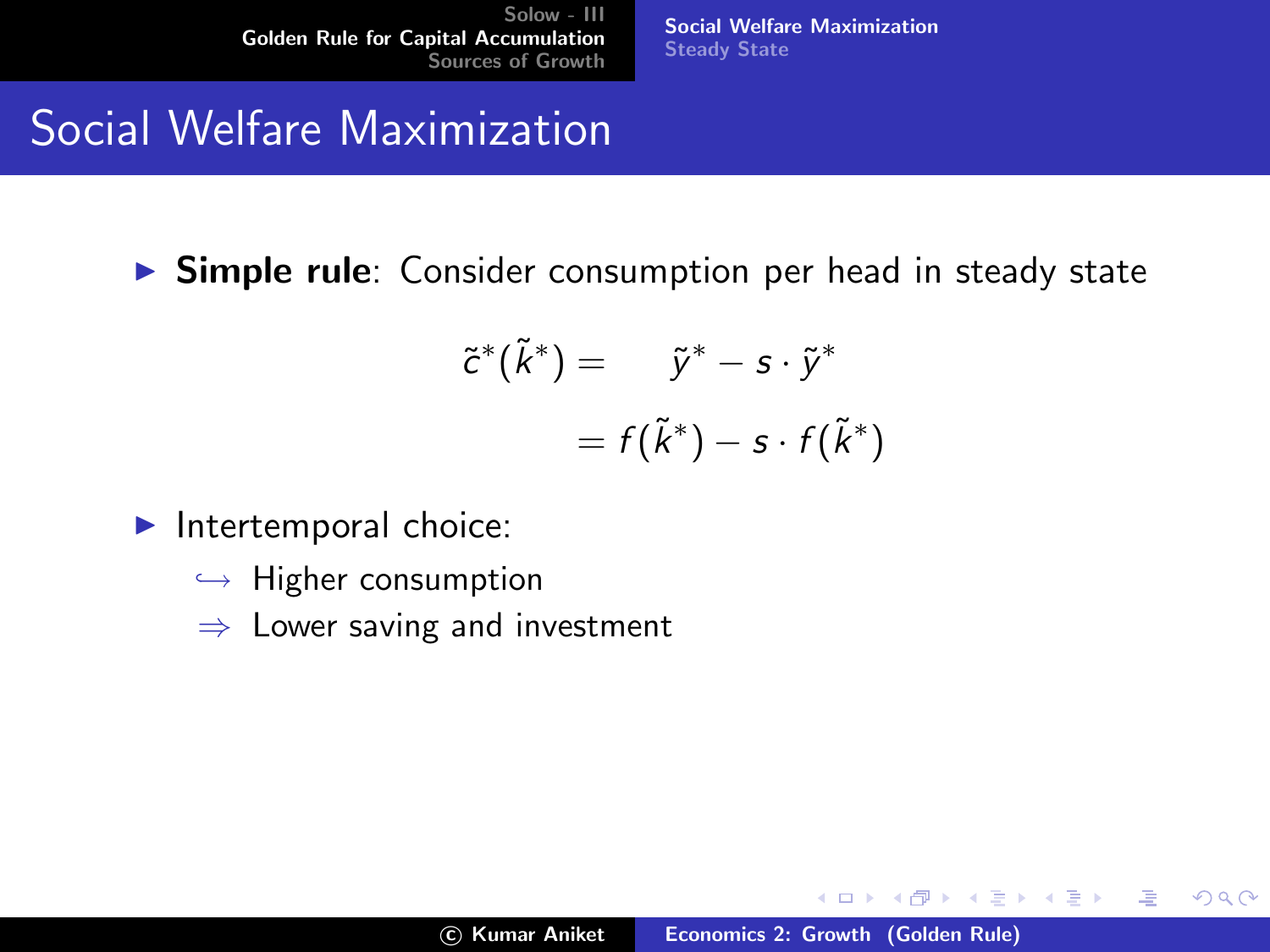[Social Welfare Maximization](#page-7-0) [Steady State](#page-14-0)

# Social Welfare Maximization

**Simple rule**: Consider consumption per head in steady state

$$
\tilde{c}^*(\tilde{k}^*) = \tilde{y}^* - s \cdot \tilde{y}^*
$$

$$
= f(\tilde{k}^*) - s \cdot f(\tilde{k}^*)
$$

- $\blacktriangleright$  Intertemporal choice:
	- $\hookrightarrow$  Higher consumption
	- $\Rightarrow$  Lower saving and investment
	- $\Rightarrow$  lower  $\tilde{k}^*$
	- $\Rightarrow$  lower  $\tilde{y}^*$

4 间 1

 $4.17 \times$ 

ス 重っ

メ 店 ト

唐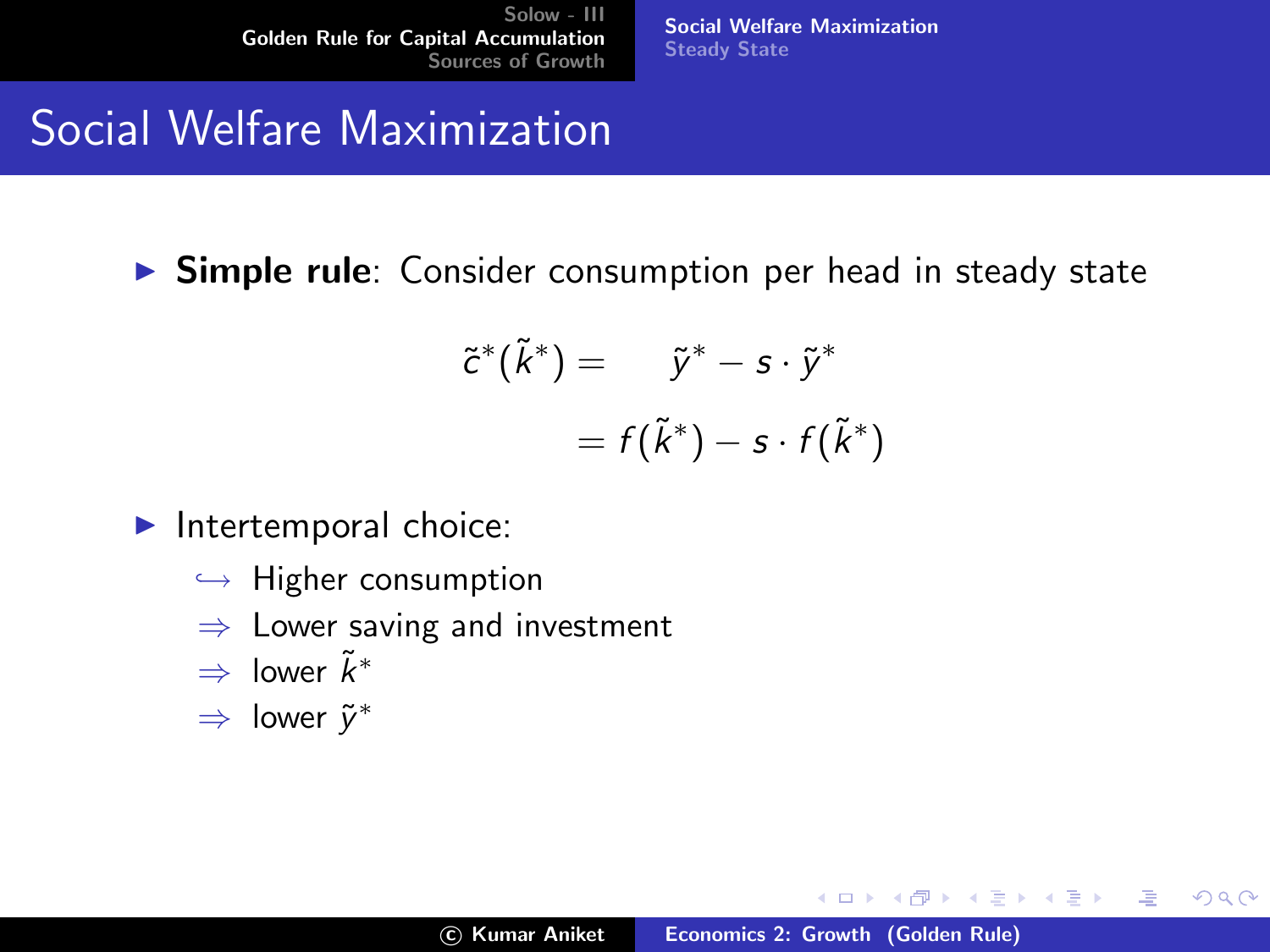[Social Welfare Maximization](#page-7-0) [Steady State](#page-14-0)

# Social Welfare Maximization

 $\triangleright$  Simple rule: Consider consumption per head in steady state

$$
\tilde{c}^*(\tilde{k}^*) = \tilde{y}^* - s \cdot \tilde{y}^*
$$

$$
= f(\tilde{k}^*) - s \cdot f(\tilde{k}^*)
$$

- $\blacktriangleright$  Intertemporal choice:
	- $\hookrightarrow$  Higher consumption
	- $\Rightarrow$  Lower saving and investment
	- $\Rightarrow$  lower  $\tilde{k}^*$
	- $\Rightarrow$  lower  $\tilde{y}^*$
	- $\Rightarrow$  lower lower consumption

 $4.17 \times$ 

 $\leftarrow$   $\leftarrow$   $\leftarrow$ 

メ 店 ト

∢ 重→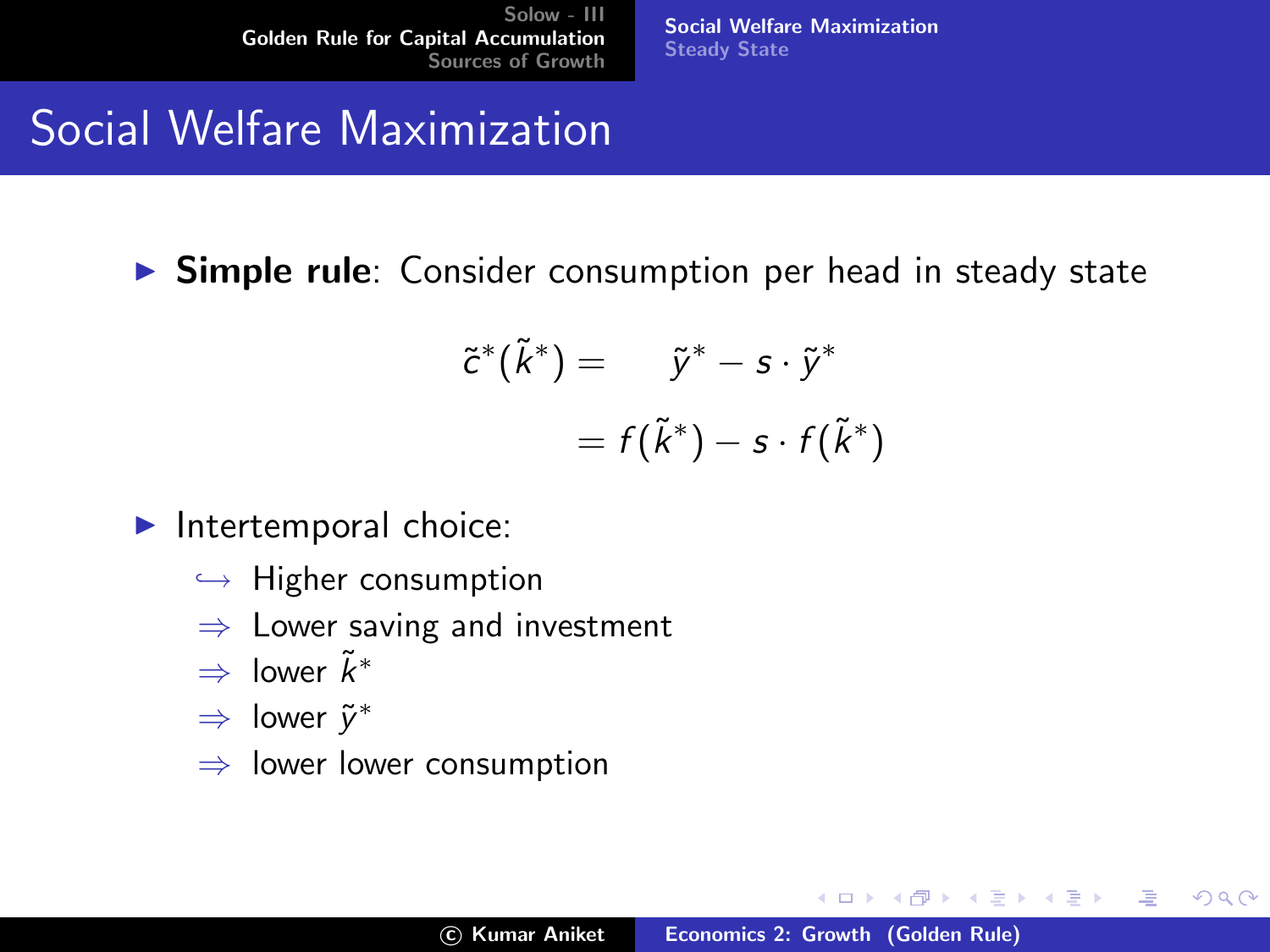[Social Welfare Maximization](#page-7-0) [Steady State](#page-14-0)

# Social Welfare Maximization

 $\triangleright$  Simple rule: Consider consumption per head in steady state

$$
\tilde{c}^*(\tilde{k}^*) = \tilde{y}^* - s \cdot \tilde{y}^*
$$

$$
= f(\tilde{k}^*) - s \cdot f(\tilde{k}^*)
$$

- $\blacktriangleright$  Intertemporal choice:
	- $\hookrightarrow$  Higher consumption
	- $\Rightarrow$  Lower saving and investment
	- $\Rightarrow$  lower  $\tilde{k}^*$
	- $\Rightarrow$  lower  $\tilde{y}^*$
	- $\Rightarrow$  lower lower consumption

$$
C \uparrow \Rightarrow S \downarrow \Rightarrow I \downarrow \Rightarrow \tilde{k}^* \downarrow \Rightarrow C \downarrow
$$

 $4.17 \times$ 

 $\leftarrow$   $\leftarrow$   $\leftarrow$ 一 4 周 ト ス 重っ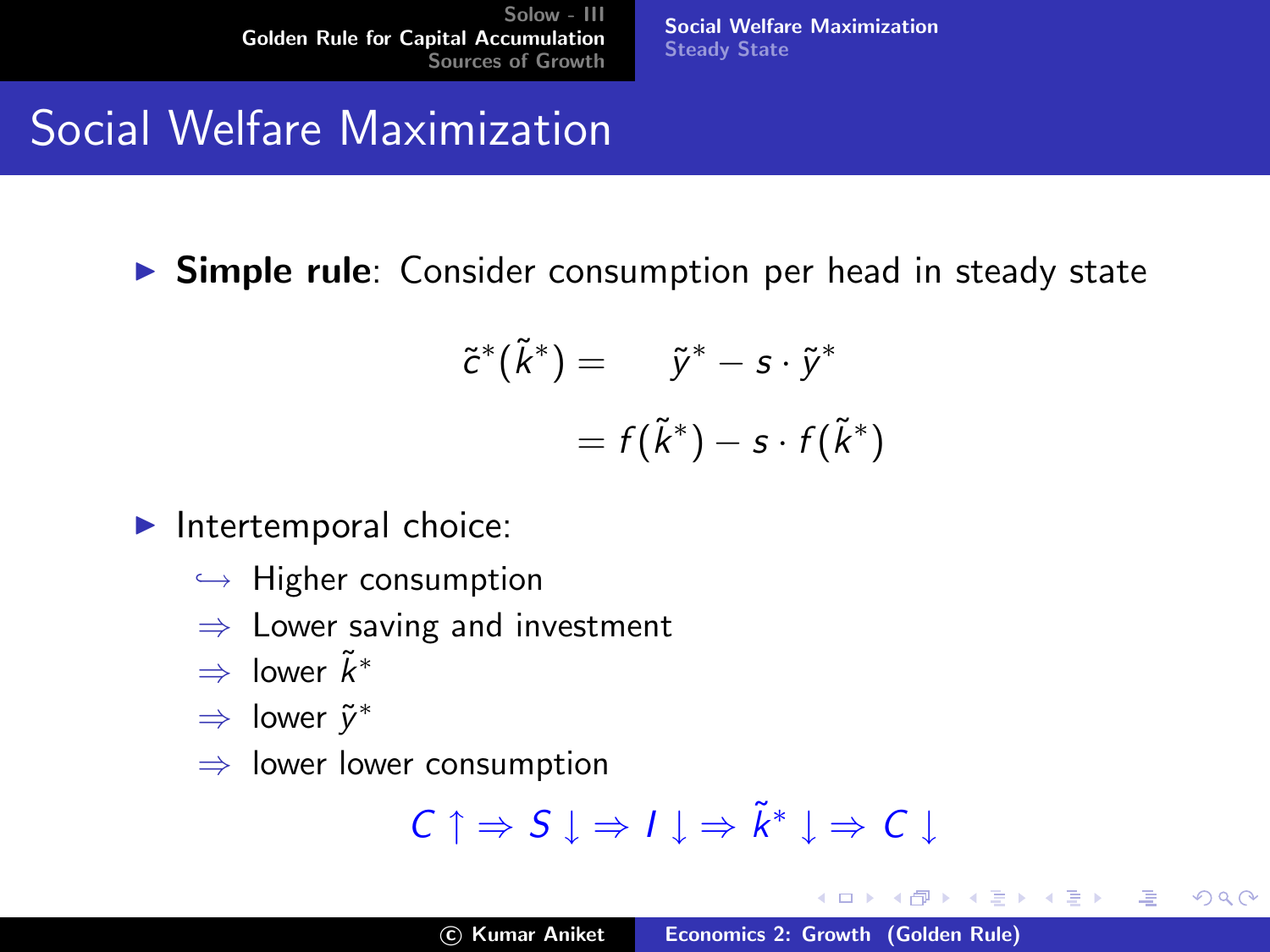Golden Rule

Definition (Golden Rule Steady-State)

$$
\max_{\tilde{k}^*} \quad \tilde{c}^*(\tilde{k}^*)
$$

[Social Welfare Maximization](#page-7-0)

[Steady State](#page-15-0)

gives us the  $\tilde{k}^*$  which maximizes consumption on the steady-state growth path

a mills.

メ御 トメ ヨ トメ ヨ ト

<span id="page-14-0"></span>哇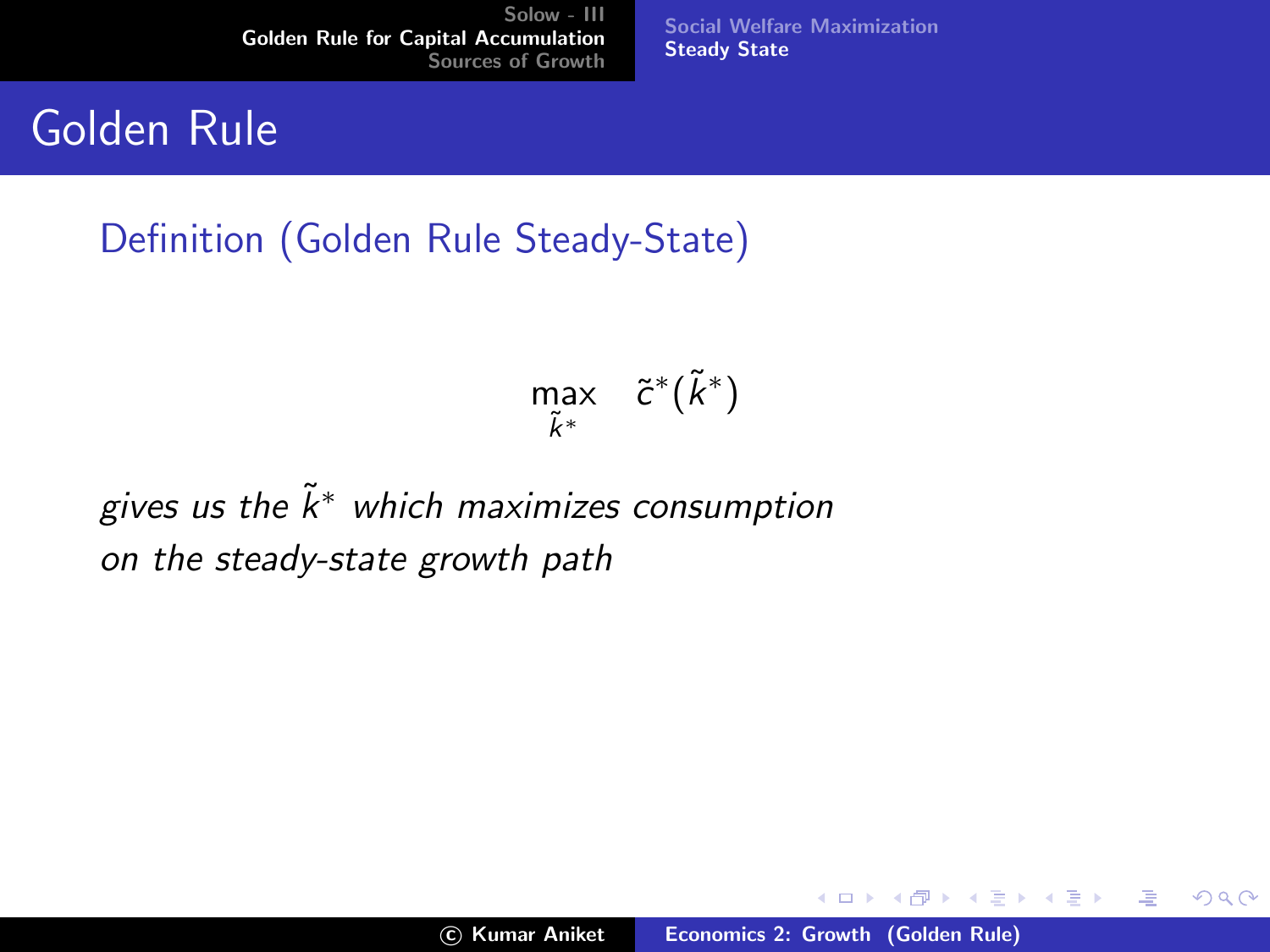## Golden Rule

Definition (Golden Rule Steady-State)

$$
\max_{\tilde{k}^*} \quad \tilde{c}^*(\tilde{k}^*)
$$

[Social Welfare Maximization](#page-7-0)

[Steady State](#page-14-0)

gives us the  $\tilde{k}^*$  which maximizes consumption on the steady-state growth path

$$
\tilde{c}^* \equiv \frac{C^*}{AL} = f(\tilde{k}^*) - s \cdot f(\tilde{k}^*)
$$

$$
= f(\tilde{k}^*) - (\delta + n + g) \cdot \tilde{k}^*
$$

a mills.

メ御 メメモ メモ メ

<span id="page-15-0"></span>哇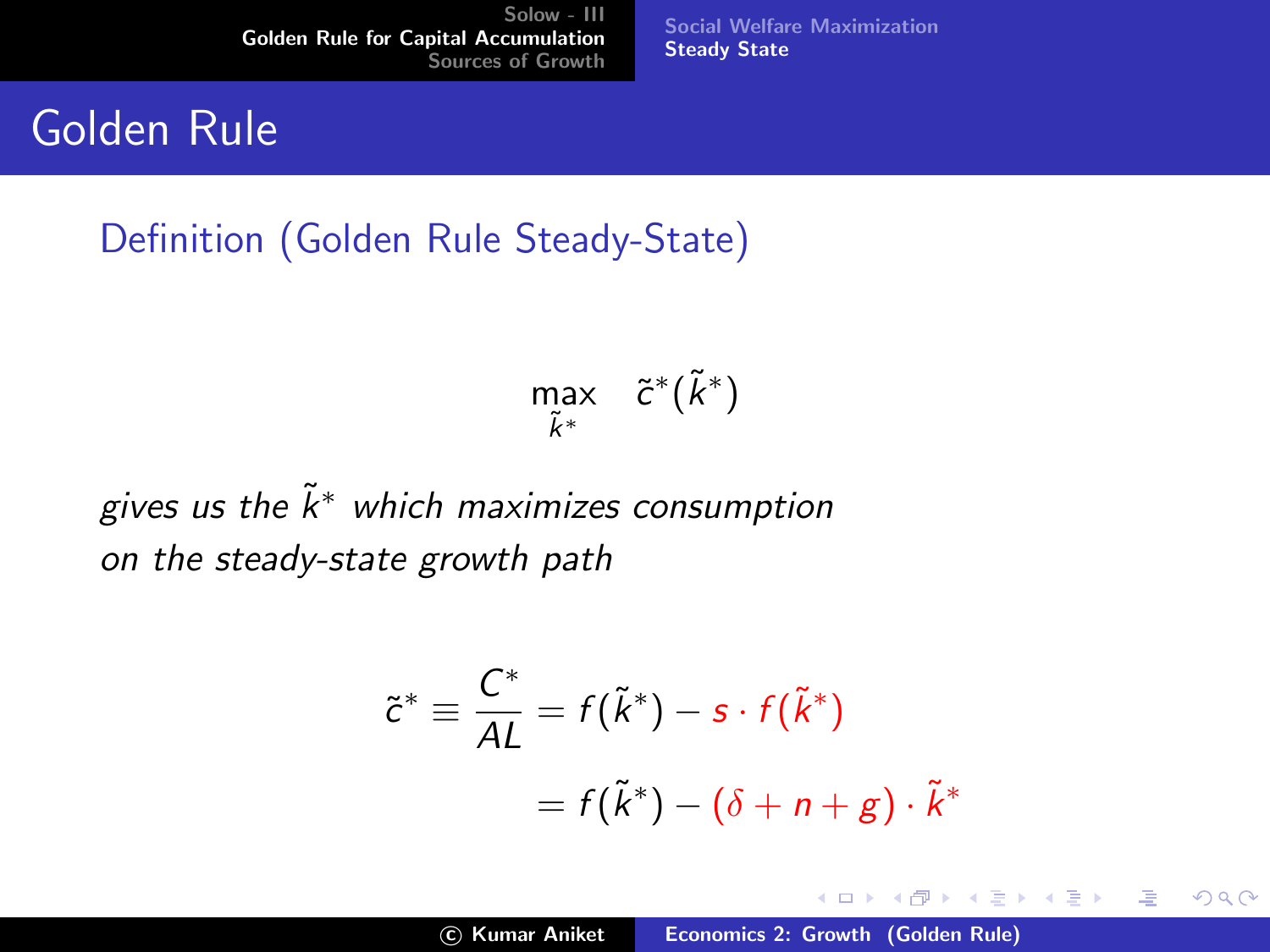## Golden Rule

[Social Welfare Maximization](#page-7-0) [Steady State](#page-14-0)

max k˜∗  $\tilde{c}^*(\tilde{k}^*)$ 

$$
\Rightarrow \qquad f'(\tilde{k}^*) - \delta \ = \ n + g
$$

Net marginal product of capital  $=$  Growth rate of capital/output

K ロ ▶ K 個 ▶ K 君 ▶ K 君 ▶ ...

佳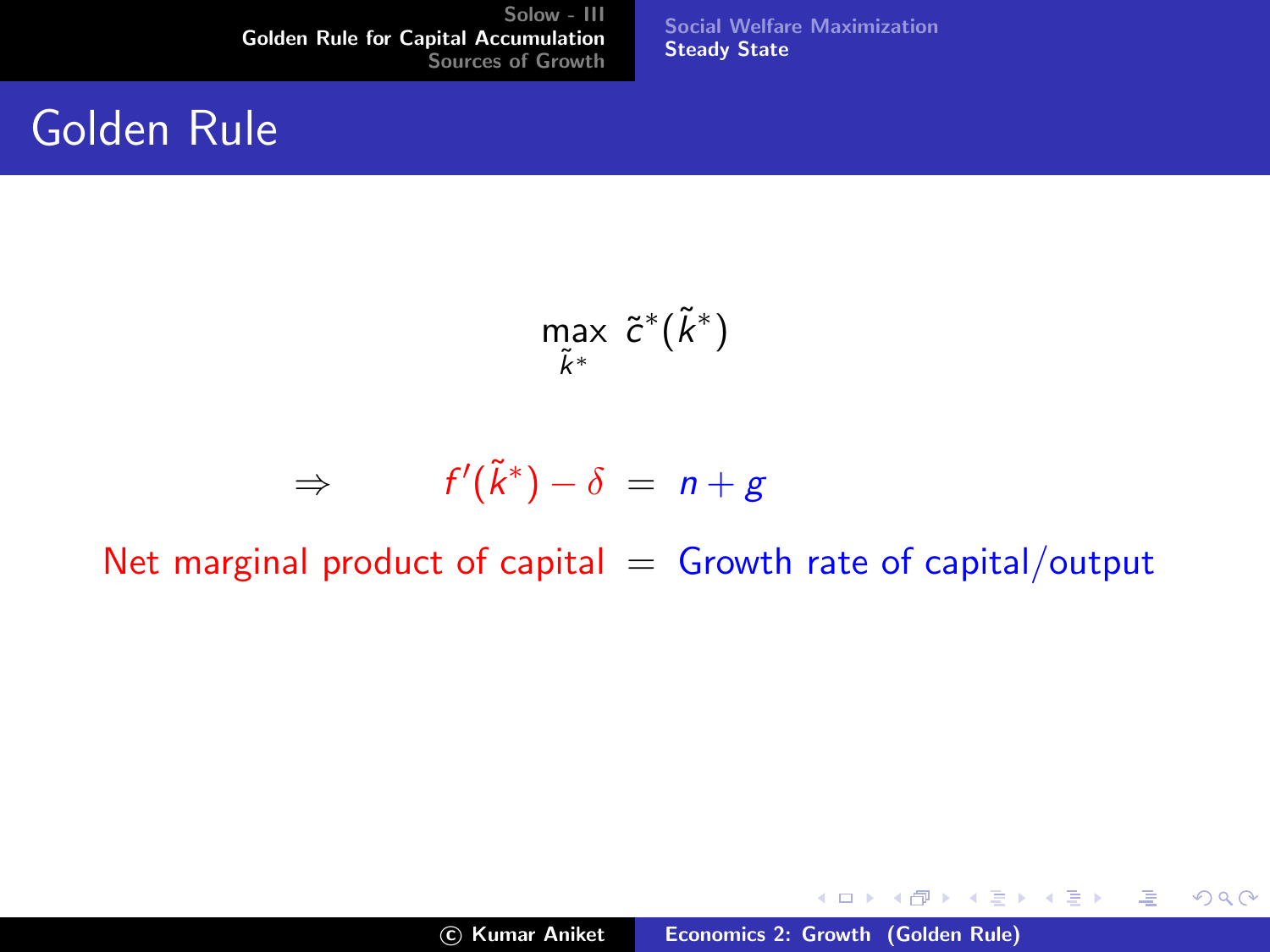## Golden Rule

[Social Welfare Maximization](#page-7-0) [Steady State](#page-14-0)

max k˜∗  $\tilde{c}^*(\tilde{k}^*)$ 

$$
\Rightarrow \qquad f'(\tilde{k}^*) - \delta \ = \ n + g
$$

Net marginal product of capital  $=$  Growth rate of capital/output

- Real rate of interest should be equal to the real rate of growth of the economy
- If capital stock below the golden rule level, the government should encourage saving and investment in the economy

メロメ メ御 メメ きょくきょう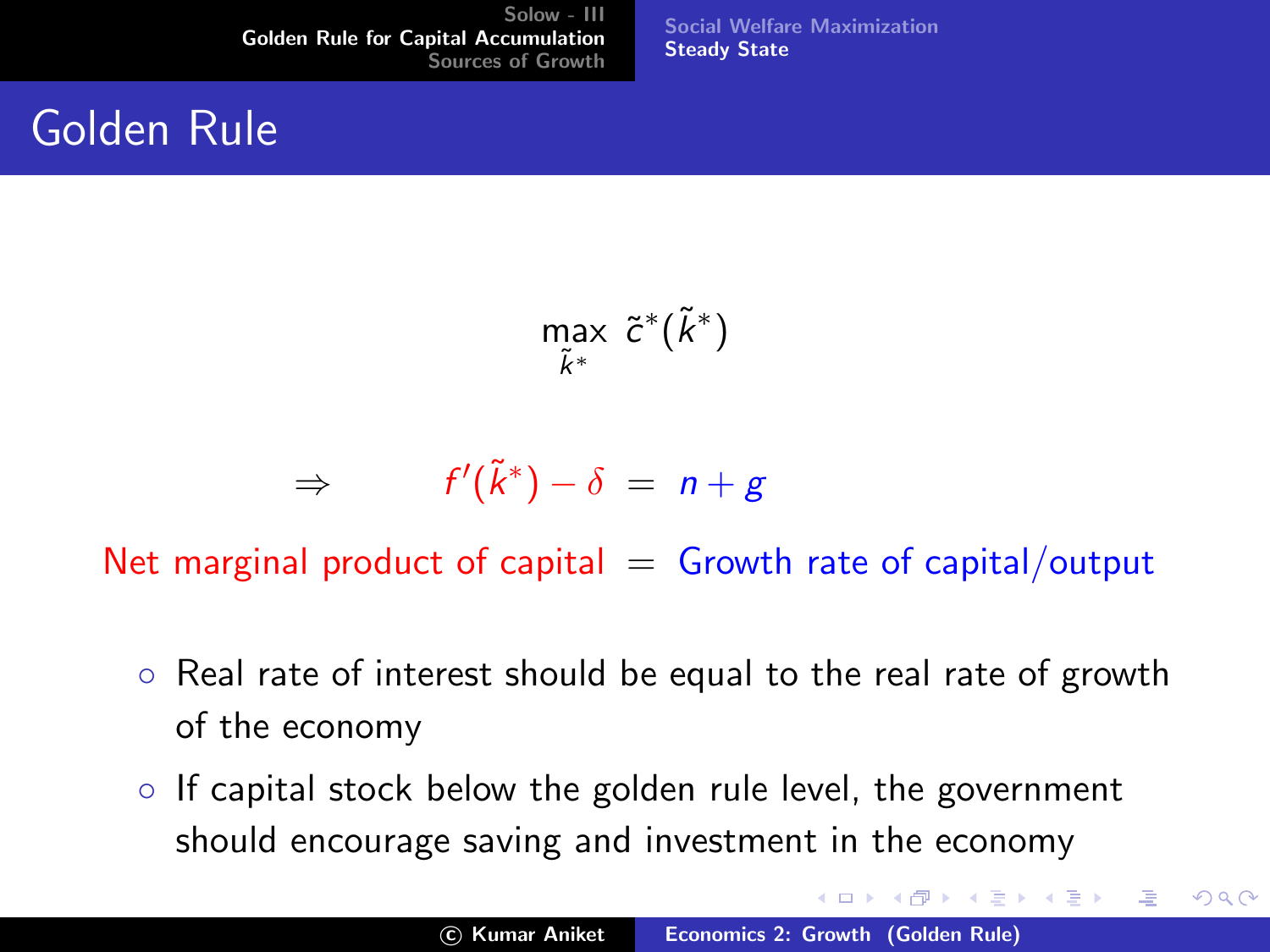[Solow - III](#page-1-0) [Golden Rule for Capital Accumulation](#page-7-0) [Sources of Growth](#page-18-0) [Income shares](#page-20-0) [Total Factor Productivity Growth](#page-26-0)

$$
Y = F(K, AL)
$$

$$
= K^{\alpha} (AL)^{1-\alpha}
$$

(Cobb-Douglas)

メロメ メ御 メメ きょくきょう

<span id="page-18-0"></span>哇

- Y grows for three reasons:
	- 1 Growth in K
	- 2. Growth in L
	- 3. Technological Progress (Growth in A)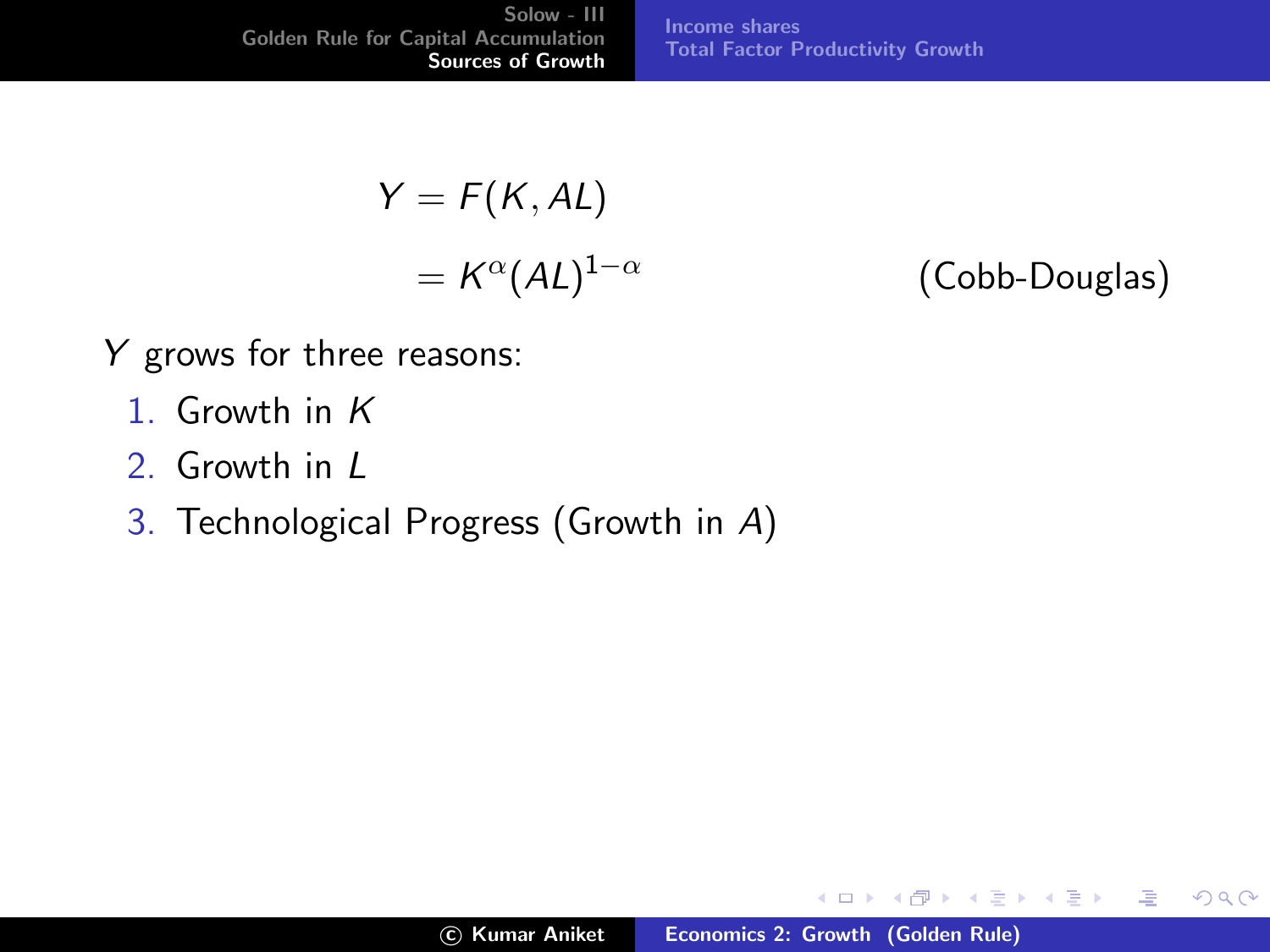[Solow - III](#page-1-0) [Golden Rule for Capital Accumulation](#page-7-0) [Sources of Growth](#page-18-0) [Income shares](#page-20-0) [Total Factor Productivity Growth](#page-26-0)

$$
Y = F(K, AL)
$$

$$
= K^{\alpha} (AL)^{1-\alpha}
$$

(Cobb-Douglas)

哇

- Y grows for three reasons:
	- 1 Growth in K
	- 2. Growth in L
	- 3. Technological Progress (Growth in A)
		- Total Factor Productivity Growth (TFPG)
		- very difficult to measure

$$
\frac{\Delta Y}{Y} = \alpha \frac{\Delta K}{K} + (1 - \alpha) \frac{\Delta L}{L} + (1 - \alpha) \frac{\Delta A}{A}
$$
\n
$$
\underbrace{\text{TFPG}}_{\text{CP} \times \text{CP} \times \text{CP} \times \text{CP} \times \text{CP} \times \text{CP}}
$$
\n
$$
\text{C) Kumar Aniket}
$$
\n
$$
\text{Economics 2: Growth (Golden Rule)}
$$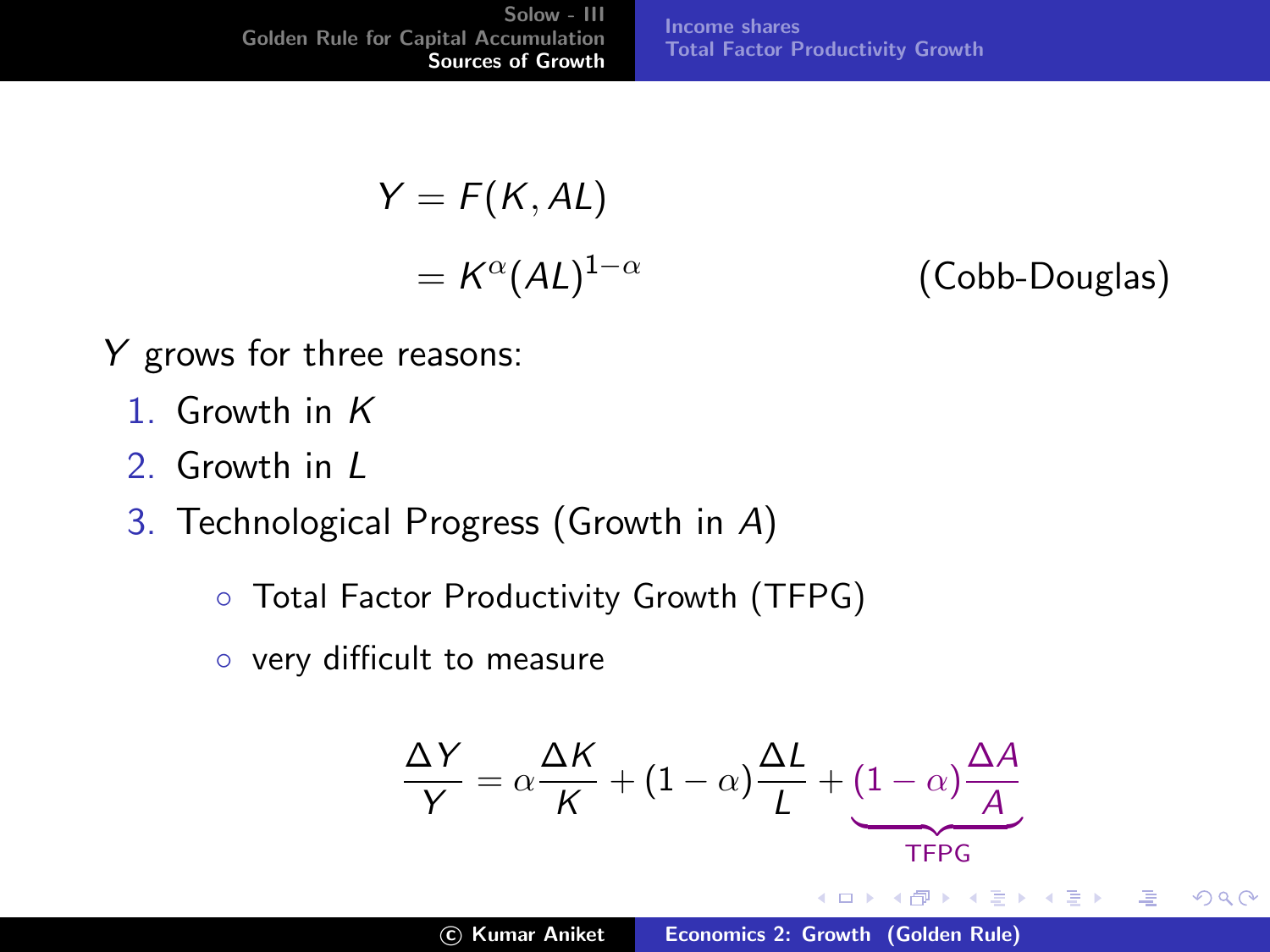Capital income share

[Income shares](#page-22-0) [Total Factor Productivity Growth](#page-26-0)

#### **Proposition**

Share of total income accruing to capital remains constant in steady state

メロメ メ御き メミメ メミメー

<span id="page-20-0"></span>哇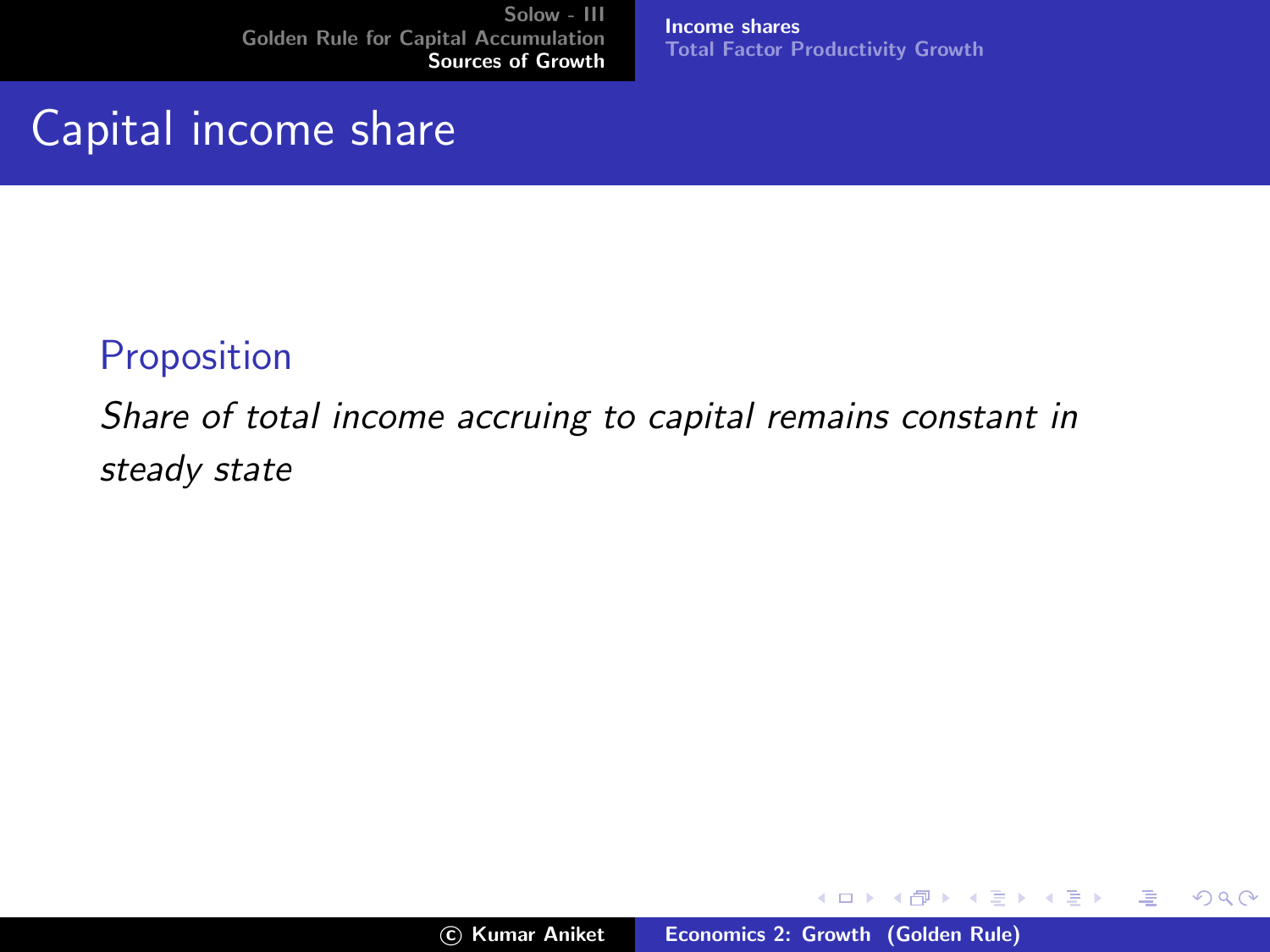Capital income share

#### [Income shares](#page-22-0) [Total Factor Productivity Growth](#page-26-0)

### **Proposition**

Share of total income accruing to capital remains constant in steady state

\n- Share of capital income: 
$$
\frac{(r+\delta) \cdot K}{Y}
$$
\n- $\frac{K}{Y}$  is constant (steady state property)
\n

メロメ メ御 メメ きょ メモメ

哇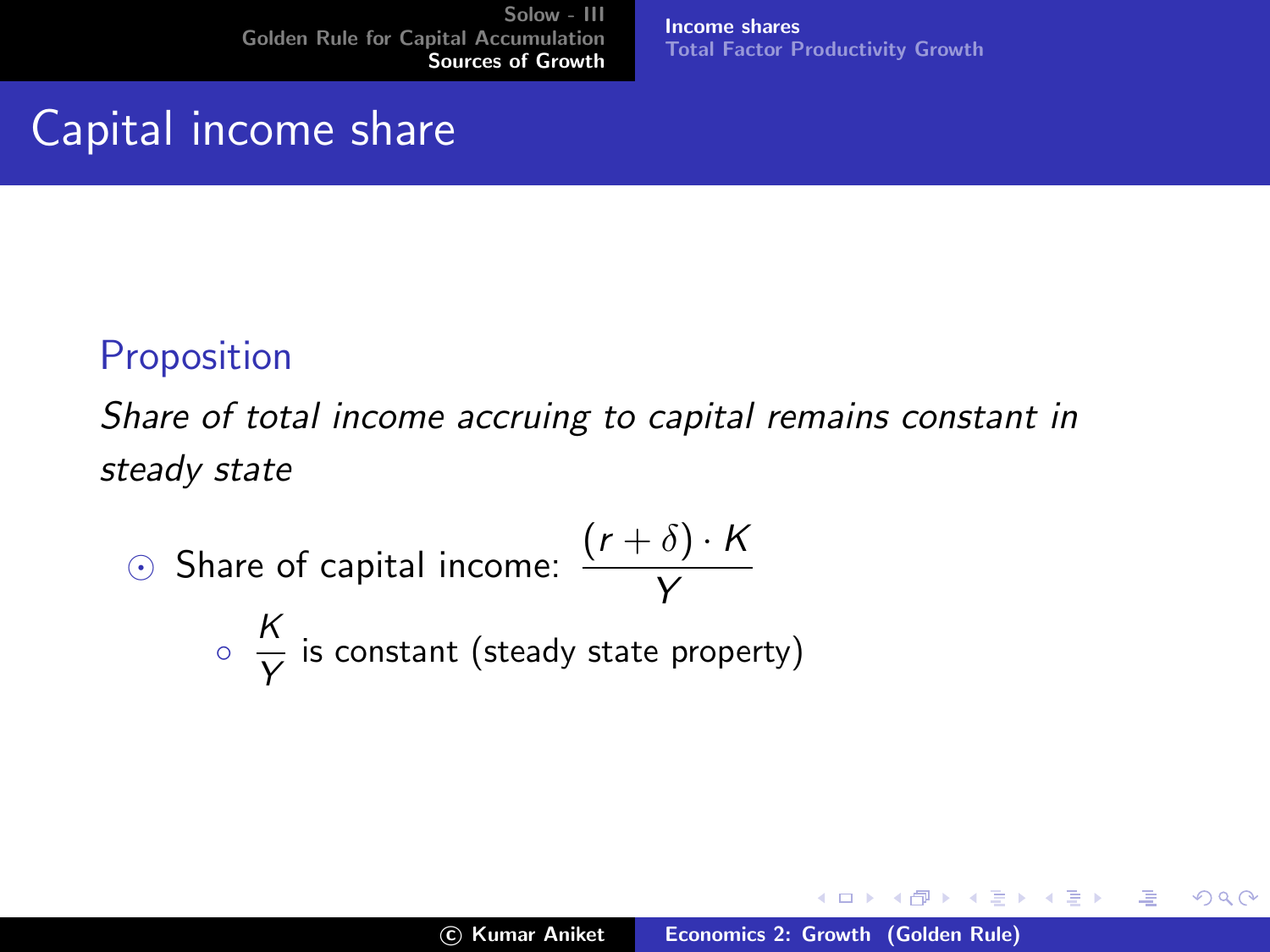Capital income share

#### [Income shares](#page-20-0) [Total Factor Productivity Growth](#page-26-0)

### **Proposition**

Share of total income accruing to capital remains constant in steady state

\n- \n
$$
\odot
$$
 Share of capital income: \n  $\frac{(r+\delta)\cdot K}{Y}$ \n
\n- \n $\frac{K}{Y}$  is constant (steady state property)\n
\n- \n $r + \delta = f'(\tilde{k}_t)$  is constant (steady state property)\n
\n

メロメ メ御 メメ きょくきょう

<span id="page-22-0"></span>哇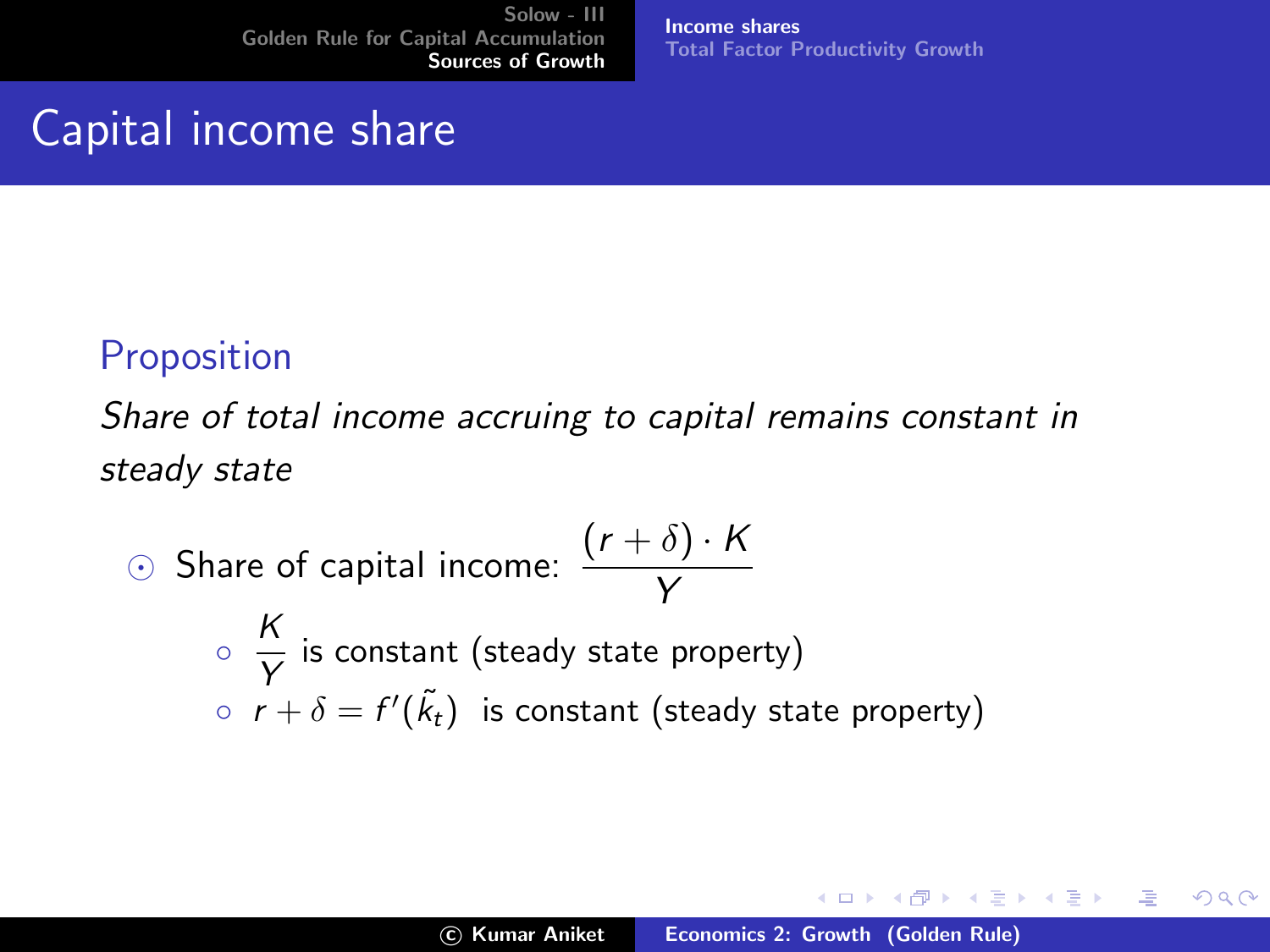[Income shares](#page-20-0) [Total Factor Productivity Growth](#page-26-0)

# Capital income share

#### Proposition

For Cobb-Douglas production function  $Y = K^{\alpha}(AL)^{1-\alpha}$ , the share of capital income and labour income is  $\alpha$  and  $(1 - \alpha)$  respectively

メロメ メ御 メメ きょくきょう

 $2Q$ 

哇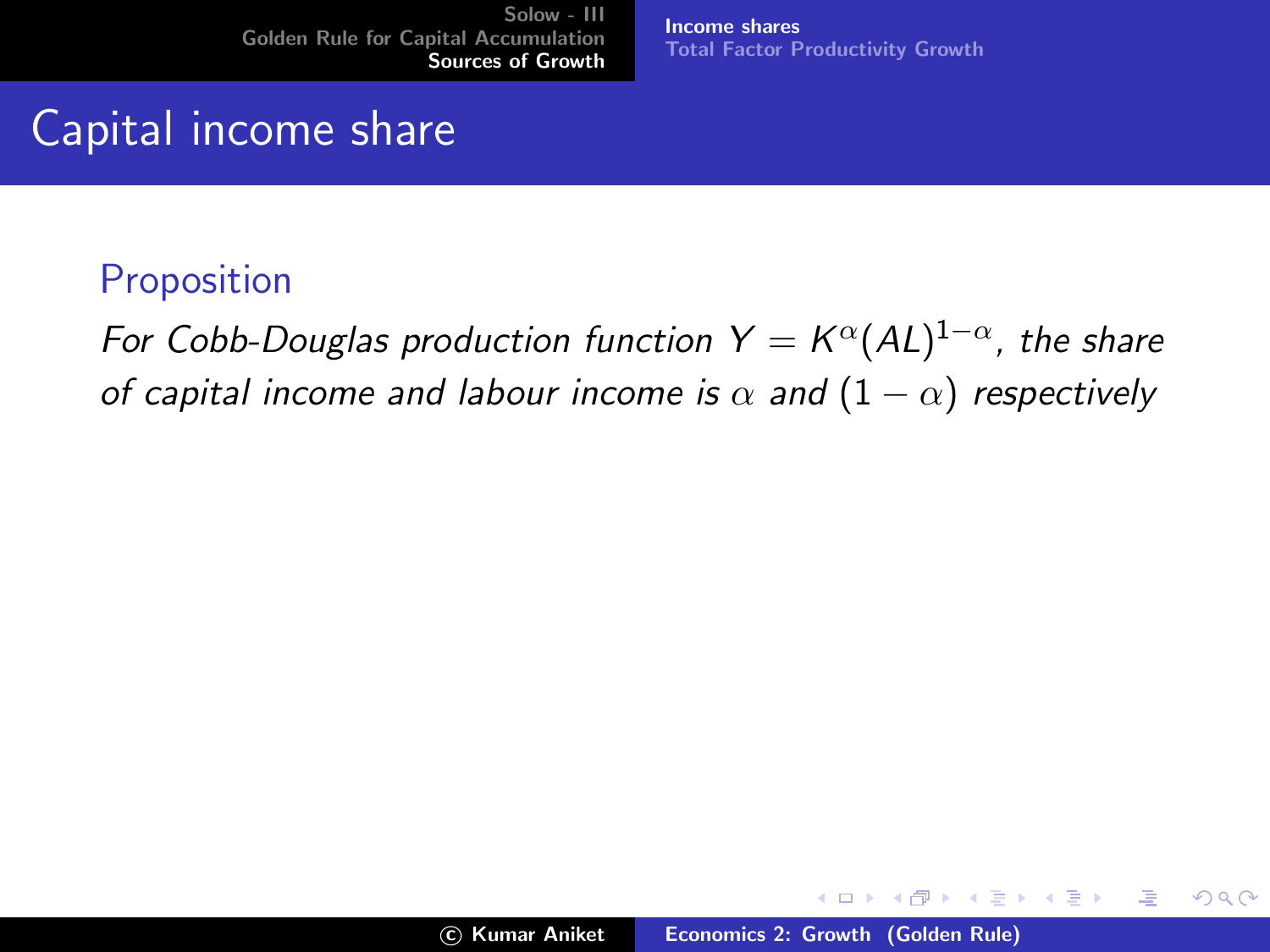Capital income share

Proposition

For Cobb-Douglas production function  $Y = K^{\alpha}(AL)^{1-\alpha}$ , the share of capital income and labour income is  $\alpha$  and  $(1 - \alpha)$  respectively

[Income shares](#page-20-0)

[Total Factor Productivity Growth](#page-26-0)

**Tutorial 17:** Show that for a Cobb Douglas production function

$$
\frac{r+\delta\cdot K}{Y}=\alpha
$$

メロメ メ御き メミメ メミメー

 $2Q$ 

哇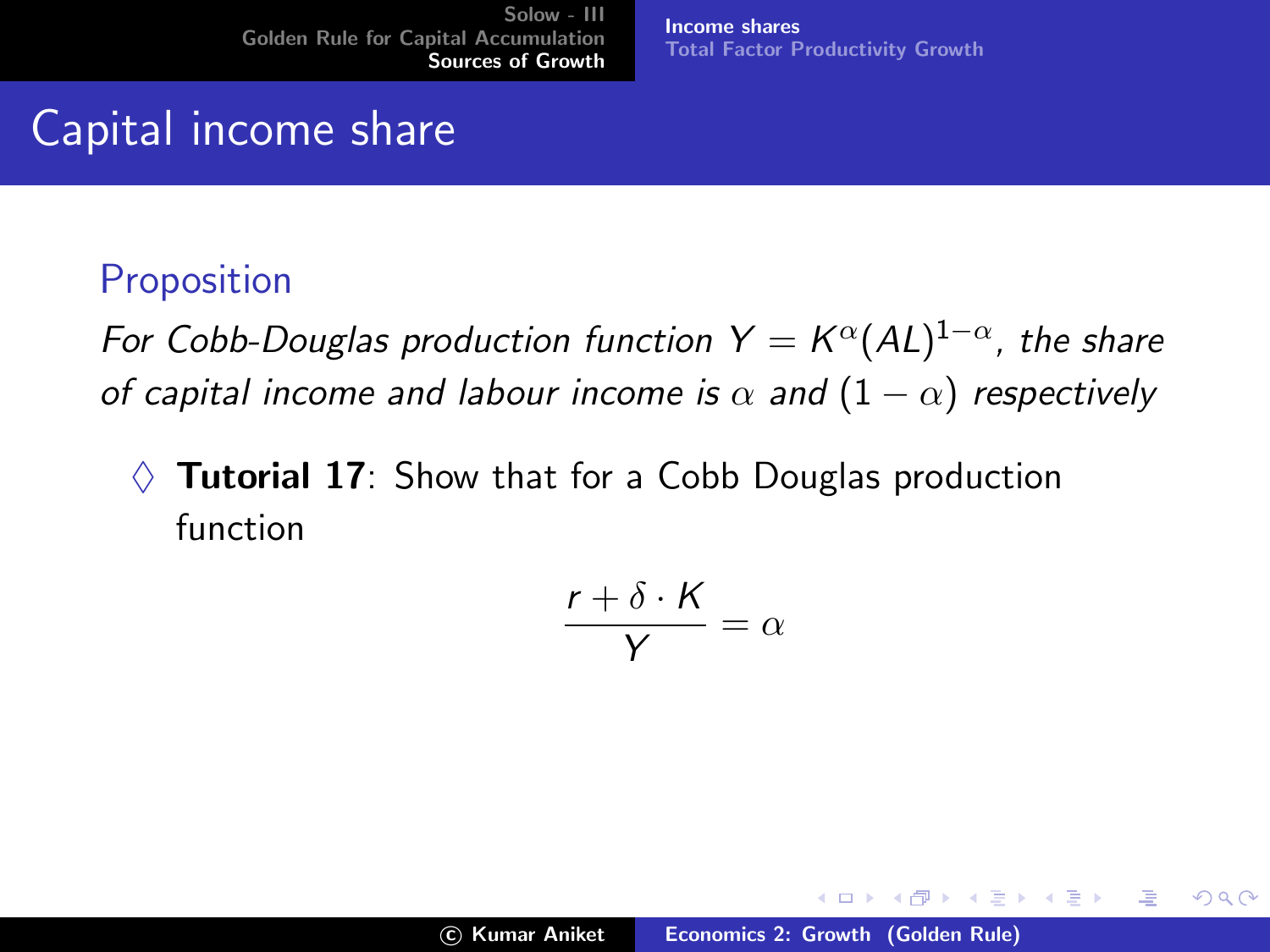Capital income share

#### **Proposition**

For Cobb-Douglas production function  $Y = K^{\alpha}(AL)^{1-\alpha}$ , the share of capital income and labour income is  $\alpha$  and  $(1 - \alpha)$  respectively

[Income shares](#page-20-0)

[Total Factor Productivity Growth](#page-26-0)

**Tutorial 17:** Show that for a Cobb Douglas production function

$$
\frac{r+\delta\cdot K}{Y}=\alpha
$$

 $\circ \frac{(r+\delta)\cdot K}{\gamma}$  $\frac{\sqrt{y}}{Y}$  is easy to measure.  $\circ$  For most developed economies,  $\alpha \approx \frac{1}{3}$  $\frac{1}{3}$ .

メロメ メ御き メミメ メミメー

 $\Omega$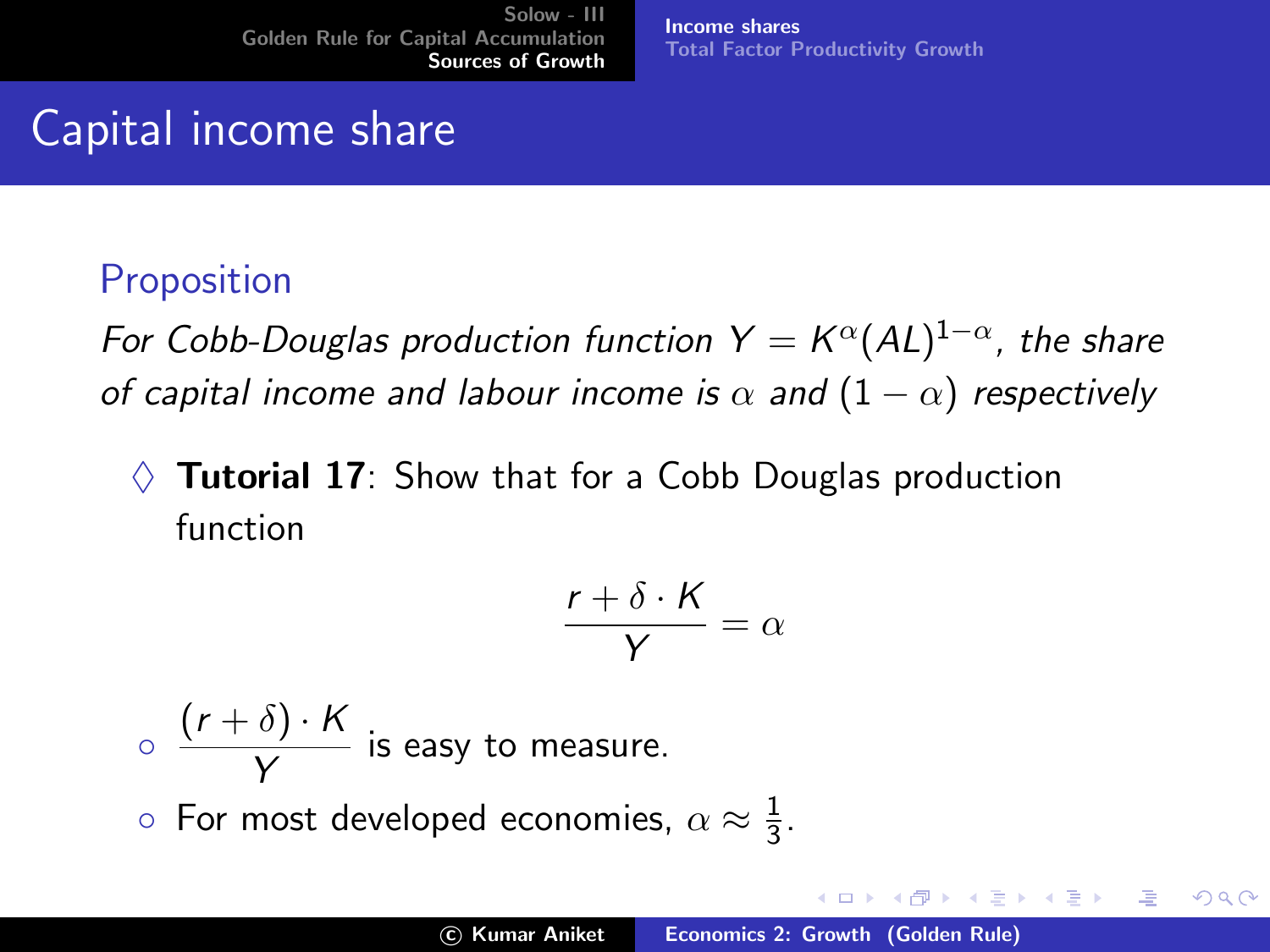[Income shares](#page-20-0) [Total Factor Productivity Growth](#page-27-0)

# Total Factor Productivity

#### Definition (Total Factor Productivity Growth)

Growth of output that cannot be explained by growth of inputs. It is also called the Solow residual because it measures the residual growth and was first measured by Solow in 1957.

$$
\mathsf{TFPG} = \frac{\Delta Y}{Y} - \left( \frac{1}{3} \cdot \frac{\Delta K}{K} - \frac{1}{3} \cdot \frac{\Delta L}{L} \right)
$$

<span id="page-26-0"></span>メロメ メ団 メメミメメミメ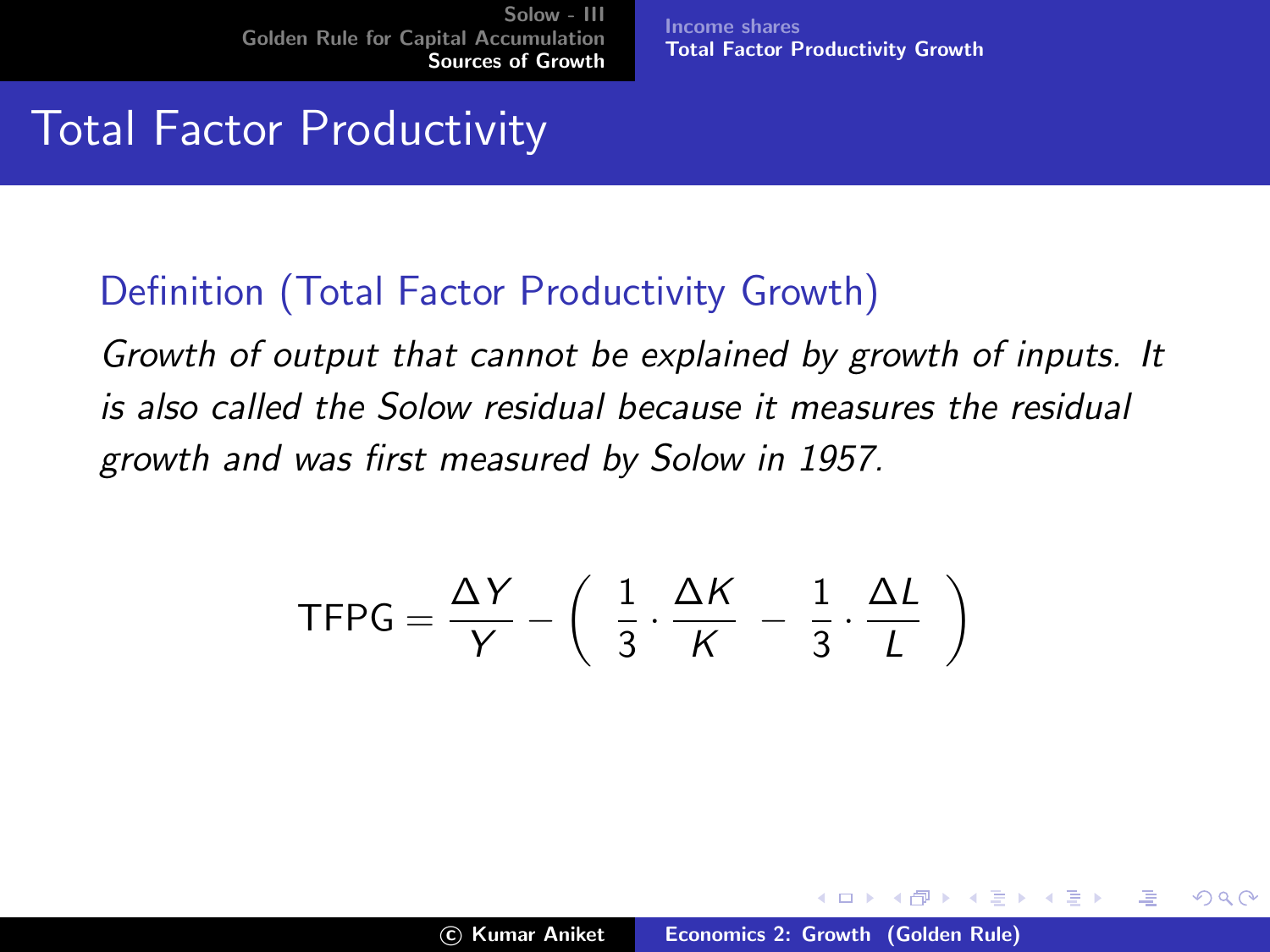[Income shares](#page-20-0) [Total Factor Productivity Growth](#page-26-0)

# Total Factor Productivity

#### Definition (Total Factor Productivity Growth)

Growth of output that cannot be explained by growth of inputs. It is also called the Solow residual because it measures the residual growth and was first measured by Solow in 1957.

$$
\mathsf{TFPG} = \frac{\Delta Y}{Y} - \left( \frac{1}{3} \cdot \frac{\Delta K}{K} - \frac{1}{3} \cdot \frac{\Delta L}{L} \right)
$$

- US: TFPG accounts for one-third of the growth
- UK: TFPG accounts for half of the growth

 $\mathcal{A}$  and  $\mathcal{A}$  in  $\mathcal{A}$  . If  $\mathcal{A}$ 

 $\left\{ \begin{array}{c} 1 \end{array} \right.$ 

<span id="page-27-0"></span>へのへ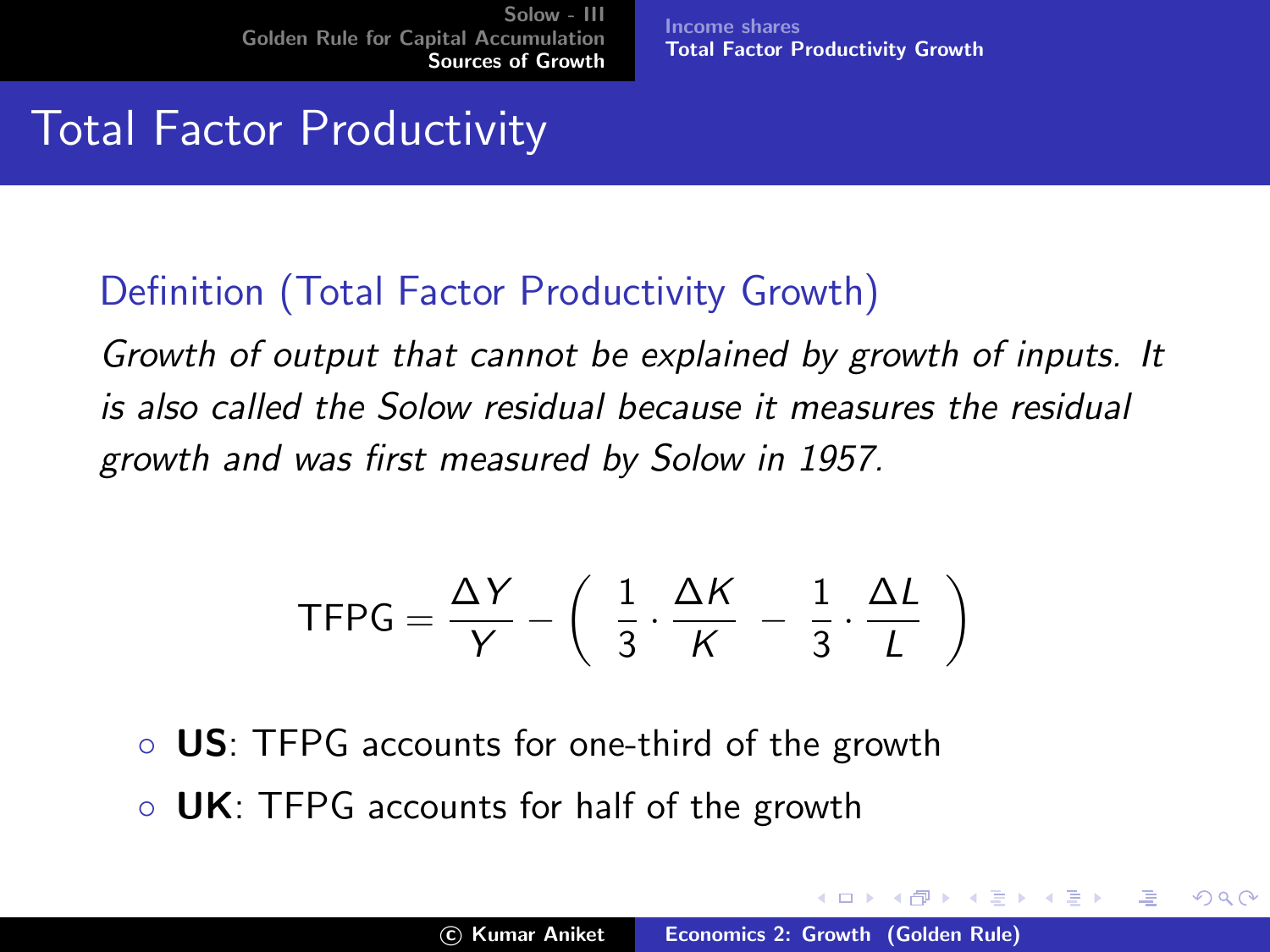[Income shares](#page-20-0) [Total Factor Productivity Growth](#page-26-0)

# Summary

Two things are less than satisfactory with Solow Growth model

- 1. TFP is exogenous
	- we cannot explain exactly why we get growth in steady state
	- it does not tell us how to encourage growth
	- e.g. cannot explain the slowdown in the 70s

メロメ メ御 メメ きょくきょう

哇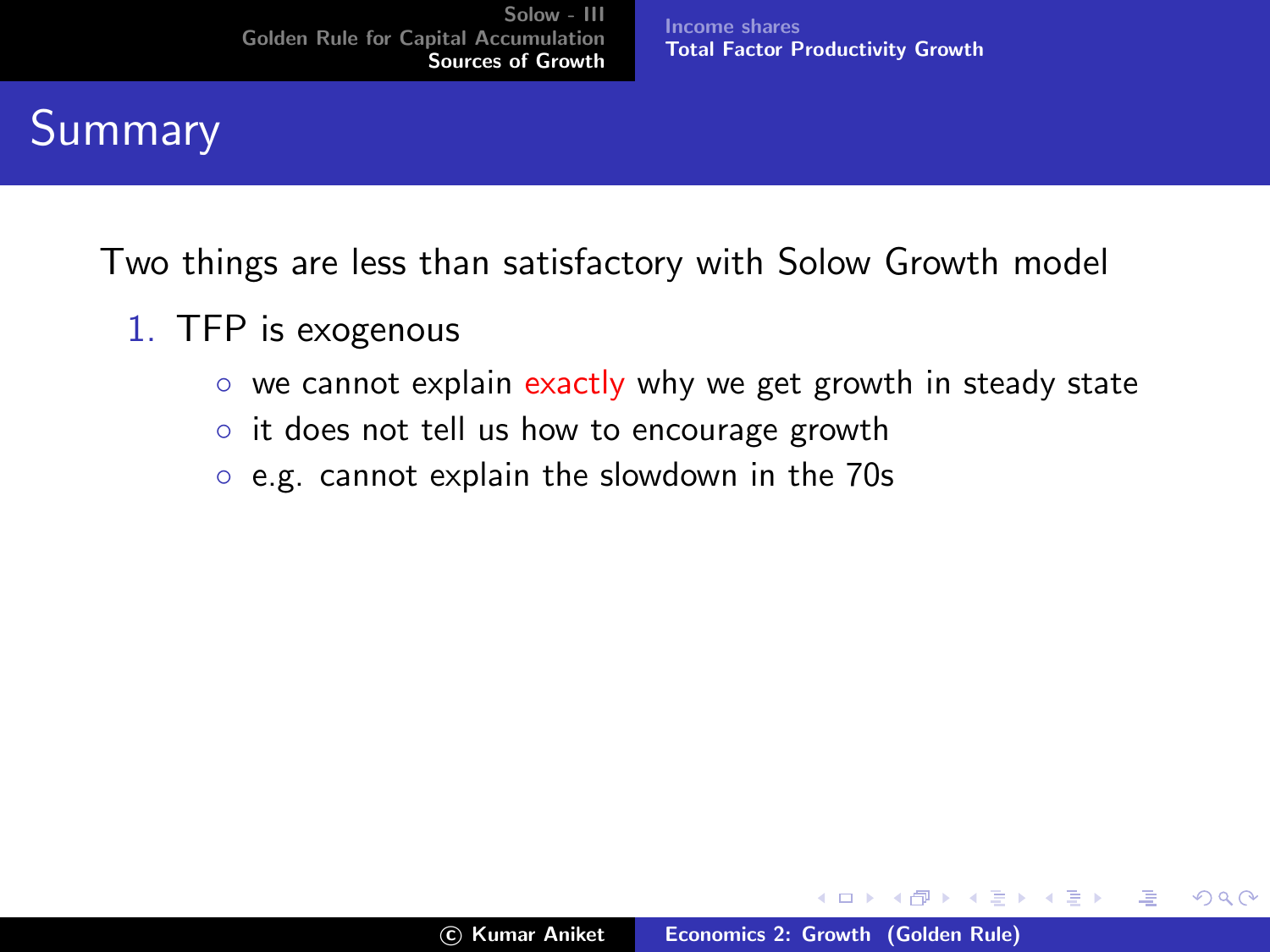[Income shares](#page-20-0) [Total Factor Productivity Growth](#page-26-0)

# Summary

Two things are less than satisfactory with Solow Growth model

- 1. TFP is exogenous
	- we cannot explain exactly why we get growth in steady state
	- it does not tell us how to encourage growth
	- e.g. cannot explain the slowdown in the 70s
- 2. Global convergence of steady-state growth rate of output per capita to g
	- $\circ$  g is largely common knowledge
	- we do not observe this in practice

K ロ ⊁ K 倒 ≯ K ミ ⊁ K ミ ⊁